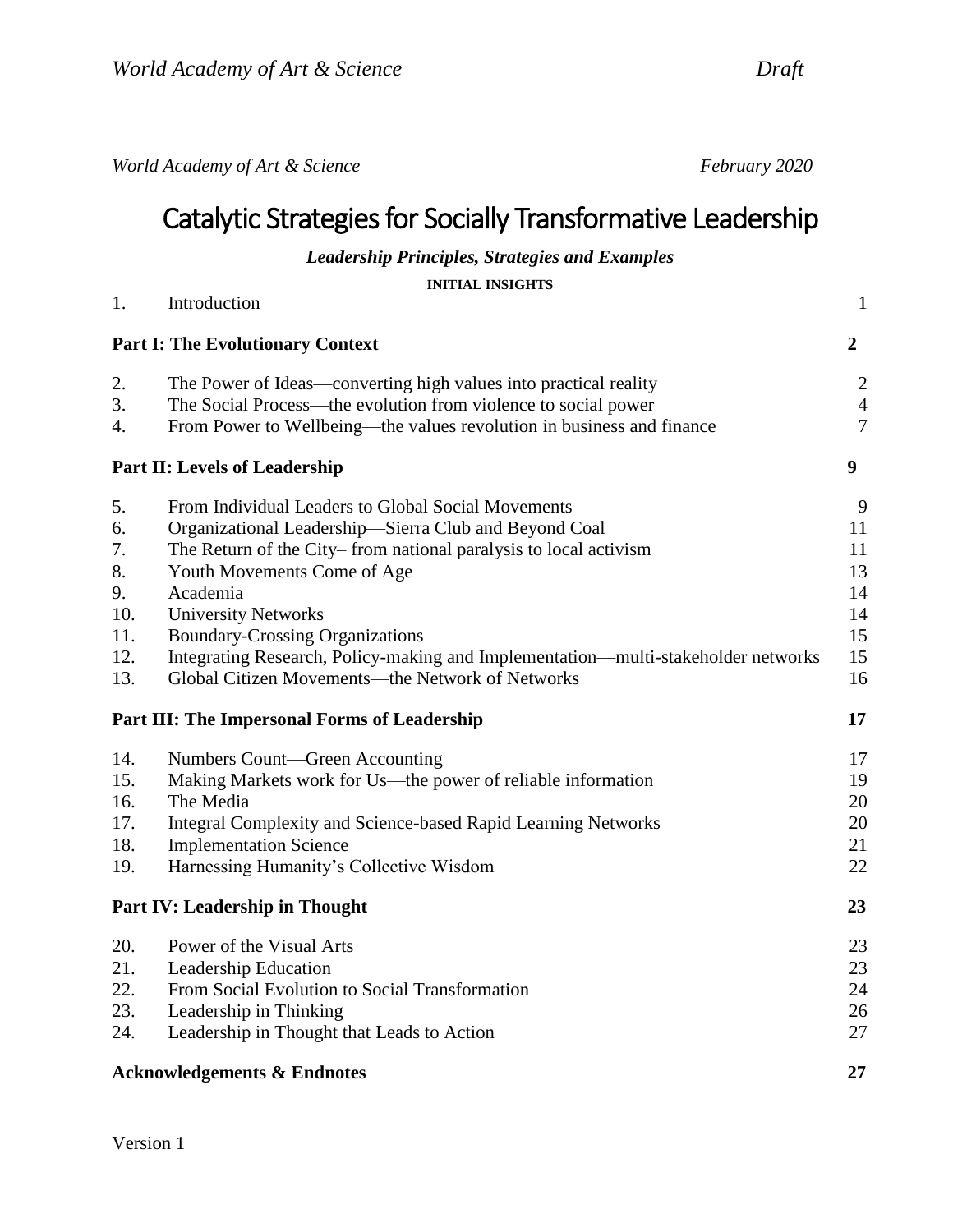### <span id="page-1-0"></span>**1. Introduction**

Transformative leadership is the process of consciously accelerating the evolution of global society. This paper is a draft of work in progress. It provides an overview of initial research findings of the project on Global Leadership in the 21<sup>st</sup> century (GL21) conducted by the World Academy of Art & Science in collaboration with the United Nations Office in Geneva, preparatory to a major conference at UNOG on October 27-28, 2020.

The objective of GL21 is to identify fundamental principles of social transformation that can be consciously applied to accelerate progress on addressing global challenges and opportunities and to illustrate these principles by citing successful instances of significant transformative achievements in different fields of activity at the local, national and global level.

GL21 is examining past and recent achievements of social transformation related to peace and disarmament, governance and human rights, economy and the environment, business and finance, the application of science and technology for social progress, global governance and rule of law, education and wellbeing. Through this project WAAS and UNOG seek to learn from humanity's **collective experience** and convert that experience into codified **principles of knowledge** which can be more consciously and systematically applied in different fields and issues to accelerate global social evolution.

The principles and examples cited in this paper are not new or unknown. Nor do they represent a complete and comprehensive approach to accelerating global progress. Each sheds light on a different aspect, dimension or element of a greater whole, steps and stages in the process of human accomplishment and social transformation. We may recognize each of them and know that we already know it. But in most cases we have not assembled the pieces mentally or fully understood their interrelationships with one another to form a knowledge of the whole process of social transformation or fully converted the rich knowledge they contain into powerful mental and practical instruments for universal application. The goal of GL21 is to forge a wider conception of the process of social transformation, to assemble a universal toolbox of effective, proven strategies and catalysts, and to illustrate how they can be applied to break the leadership logjam which presently prevents and retards global progress. Taken together we believe they confirm the premise that rapid, radical global progress on addressing the greatest challenges confronting humanity is possible here and now.

Project GL21 examines many different types of leadership, of which outstanding individual personalities are the archetypal conception but not the only form. Effective leadership always transcends the actions of any one individual or small group. Leadership is a living social process that encompasses the whole society in which and on which it acts. It may be initiated by idealistic individuals, inspired by lofty ideas and values, and empowered by innovative organizations, but transformative leadership sooner or later influences the actions of a great many people and organizations and spreads until it becomes a broad-based social movement and eventually becomes institutionalized in the customs and culture of society. Outstanding individual leaders and the broadbased social movements are two complementary ends of the leadership spectrum. This paper examines the role of many different component elements, stages and instruments of the process of socially transformative leadership.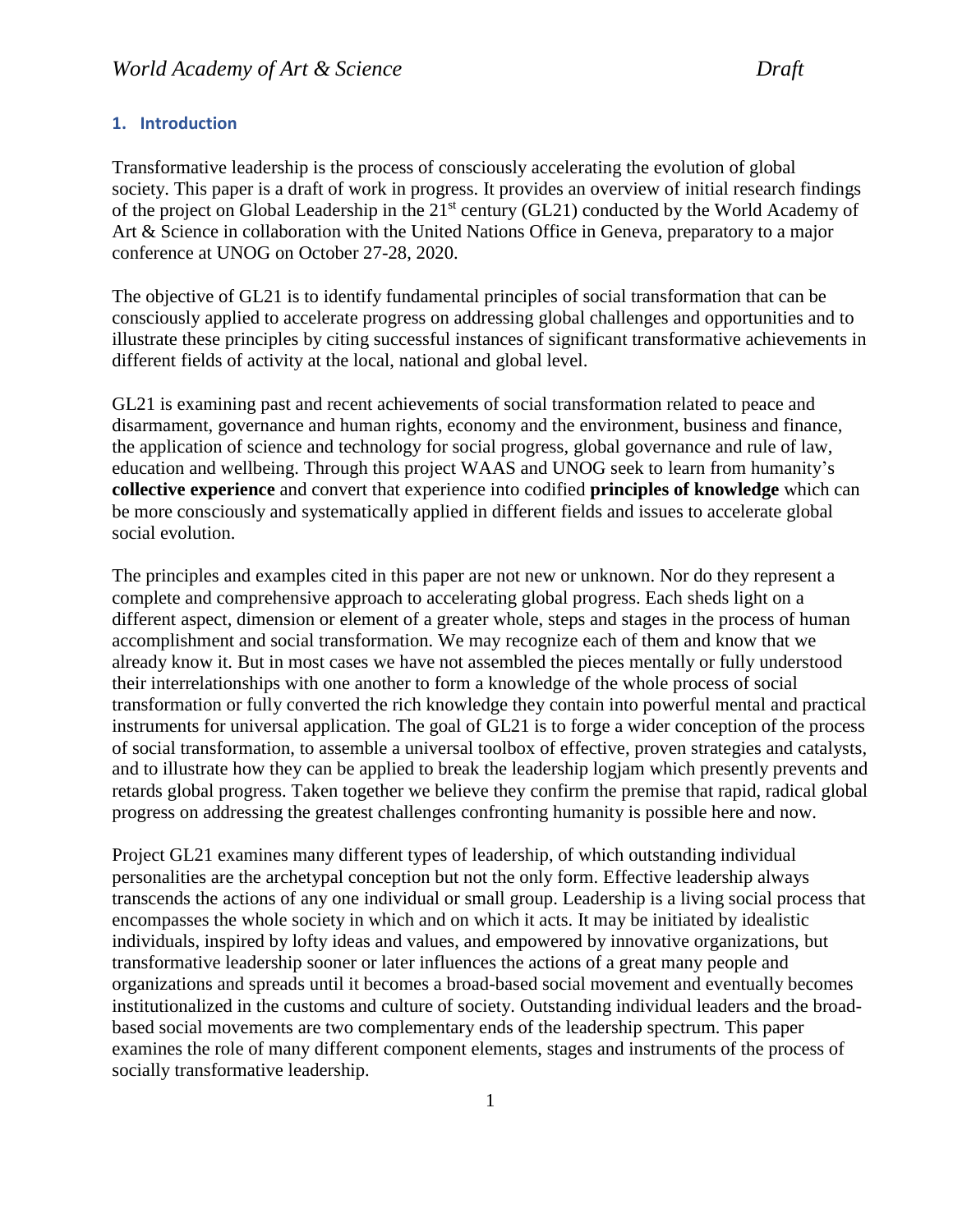# <span id="page-2-0"></span>**Part I: The Evolutionary Context**

#### <span id="page-2-1"></span>**2. The Power of Ideas—converting high values into practical reality**

Ideas have power—especially when they affirm universal human values and when they are accepted and endorsed by large numbers of people. The initial expression of an idea may appear utopian, but once enunciated it tends to grow in intensity and spread until it takes root in the mind of humanity and begins to bear fruit. Transformational leadership begins with the assertion of a new vision, value or ideal that often appears unrealistic or unachievable, yet over the course of time becomes a rallying call and catalyst for radical change. In the past, that course of time was often centuries. In the 20<sup>th</sup> century it was abridged to decades. More recently there have been instances of such sudden transformation that it has taken the entire world by surprise, including those who most ardently sought it. When Soviet President Gorbachev and German Chancellor Kohl met privately in July 1989, four months before the fall of the Berlin Wall, they agreed that German reunification was both desirable and inevitable. But they also agreed that it would not take place for 30 years or perhaps even later in the 21<sup>st</sup> century. In less than one year it became an actual fact.

Today many people take their fundamental human rights for granted and assume that the inherent rights of every individual are self-evident. But this has not always been the case and is still far from universally true even today. The origin of human rights can be traced back to the time of Cyrus the Great in ancient Babylon and the Magna Carta in England. Until then the rights of each human being were limited to those of members of the group to which they belonged, they did not accrue to individuals in their own right. It is only during the past four centuries that the idea of inalienable and universal individual rights began to gain widespread prevalence. In ancient Greece and Rome, citizens could be bought and sold as slaves if they were unable to pay their debts or were captured in war. It was only in the  $17<sup>th</sup>$  century that the countries of Europe began to abolish the right of people to own other human beings as slave property. Later these countries affirmed the rights of the slaves themselves and began to ban commercially profitable slave trade outside the country. Still later, slavery was abolished in their overseas colonies. In 1776 America's Declaration of Independence proclaimed the right to life, liberty and the pursuit of happiness, but these rights were fully accorded only to property-owning male citizens and did not apply to women or black slaves. The US constitution of 1789 specifically included provisions acknowledging the legality of slavery. The more recent history is too well known to require recollection. The idea of equal rights for women has a similar but far more recent history. Until 1882 the wealth and property of English women were legally transferred to their husbands immediately upon marriage and their legal identity ceased to exist. It is only in the  $20<sup>th</sup>$  century that most democracies accorded equal voting rights to all women, e.g. 1922 in USA, 1928 in UK, and only 1991 in all parts of Switzerland.

In this context, the adoption of the Universal Declaration of Human Rights in 1948 signifies a momentous event in human history. For the first time 48 nations of the world joined together to adopt 30 articles affirming fundamental human rights. Yet is important to note that the 38 nations which signed the Declaration did not adopt the UDHR as a legally binding treaty. The other ten nations either abstained or did not sign. The failure to accord the UDHR legal status was conscious and intentional, because the principle of enforceable individual rights was still too controversial and suspect. Member states refused to give UDHR the force of law for fear its provisions might be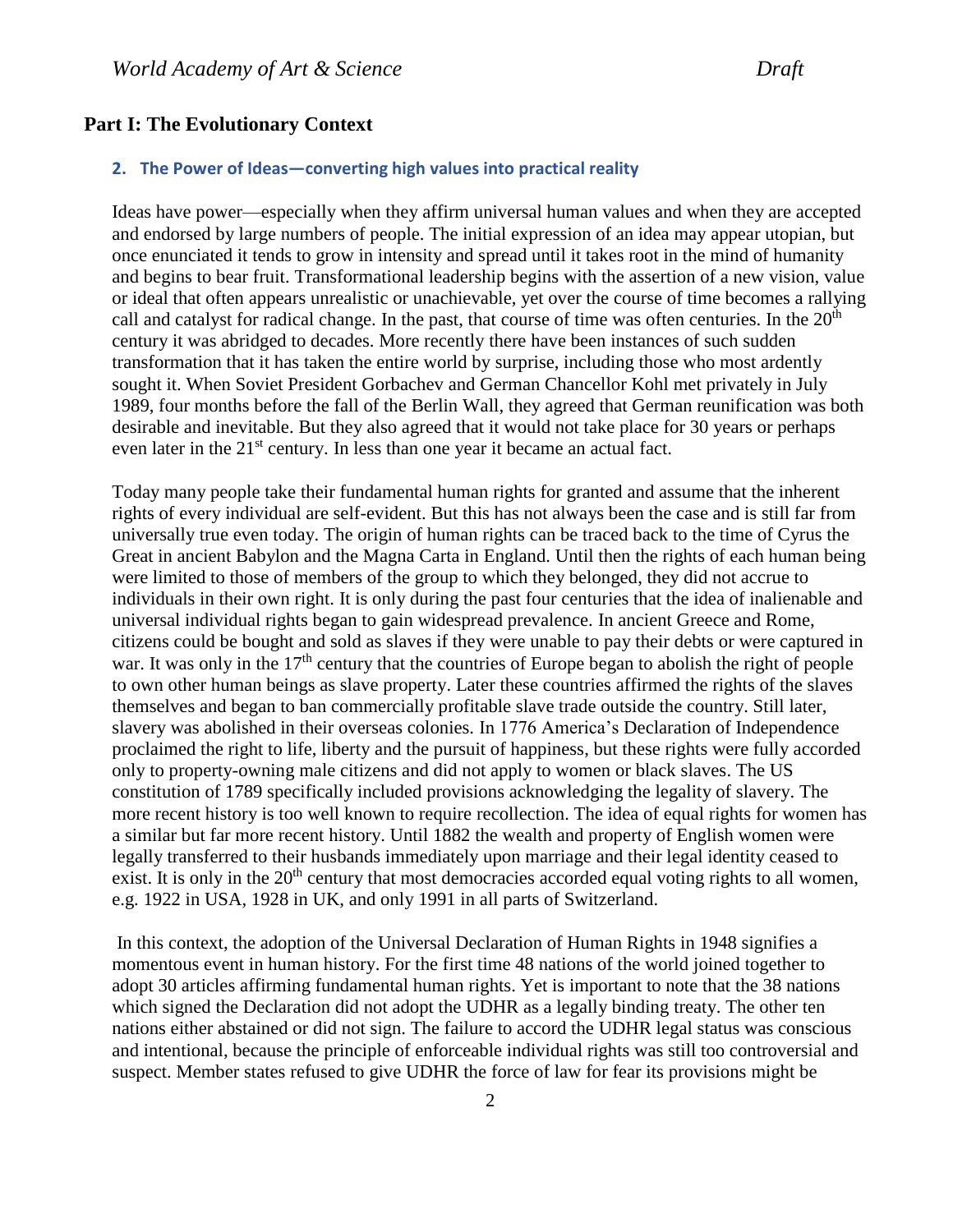applied to challenge their own policies and internal functioning, even in 'democratic' nations. In the years that followed its adoption, UDHR was cited with increasing frequency in the UN General Assembly and outside it to justify and support policy measures, resolutions, judicial decisions and national conduct. Then in 1976 the UDHR and two subsequent documents were combined to constitute the International Bill of Human Rights and acquired legal force when a sufficient number of nations had ratified them. Since then, the idea of inalienable, universal rights has become a living and powerful ruling principle in human affairs.

Where did that power come from and how was it acquired? It came from the evolving collective consciousness of humanity exercising its influence over the thought and action of the global community. Its emergence marks the awakening of conscious mind in subconscious society, the abrupt intrusion of the light of reason and spiritual values into the shadowy realm of possessive power of the crude, rude rule of force, power and violence. Since then the power and influence of human rights have surged forth from the darkness of history until it has become a force of light for all other forms of power to reckon with. Then in 2015 these universally recognized human rights took on a concrete, specific, actionable form as the 17 Sustainable Development Goals adopted by 193 member nations of the UN. Today the SDGs are guiding decision-making by governments, businesses and civil society organizations around the world. They are being taught in schools and colleges in every country. Progress on achieving them is being measured and monitored. Financial resources are being invested to realize them on an unprecedented scale. Implementation lags behind the dates set in Agenda 2030, yet efforts to accelerate progress persist. The SDGs represent tangible evidence of the power of ideas to change the world.

Ideas and values have power in the measure humanity accepts and endorses them. The idea of equality for women, blacks, religious and other minorities has become a **real force.** Tracing the historical process from the first formulation of universal values to their progressive embodiment in laws, institutions (e.g. international conventions, humanitarian law, human rights commissions, NGOs such as Amnesty International, and countless other forms), policies (e.g. racial integration and equality), rules (equal pay for women), targets, strategies, policies and programs reveals the process of converting distant ideals into concrete practical reality. The public awakening of environmental consciousness in response to air pollution in Los Angeles in the 1960s eventually led to the rise of environmental groups and movements around the world; local, state, national and international organizations backed by law; global standards, quantitative measures and monitoring systems; laws governing every major source of pollution; development of an endless array of new technologies; value-based investment guidelines such as SRI and ESG, and so much more.

Acts such as these are not new to humanity. But their speed, reach and power have been vastly multiplied. What once took centuries can now be accomplished in weeks and months. It takes great patience and research to trace the history of the movement for the abolition of slavery in Europe in the18th century, to observe its gradual extension to a ban on the lucrative slave trade which brought immense wealth from slave-worked mines and plantations in distant colonies, to the complete abolition of these practices at first in the home countries and only much later in their colonies. And still more than a century after the awakening of reason and justice began, it required the bitter violence of the American Civil War to forge the 14<sup>th</sup> Amendment to the US Constitution, and then another long century before the Civil Rights Movement could convert democratic values into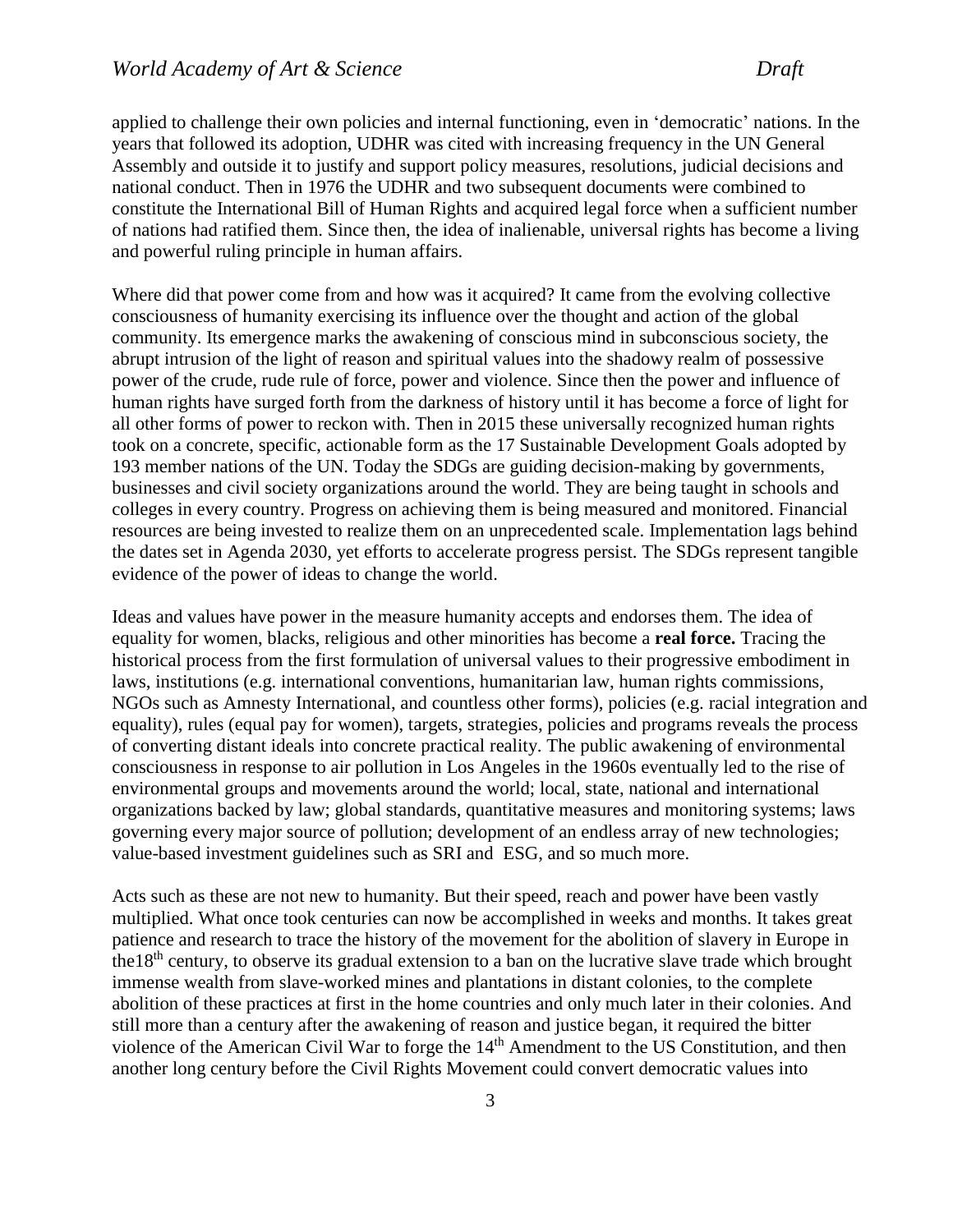practical action through the integration of schools and anti-discrimination laws in America. Only then the call for justice could unleash the anti-Apartheid movement and countless other steps and stages in the reluctant awakening of humanity to principles of freedom, justice and equity proclaimed centuries earlier. And out of these dim early advances, the process has gradually spread and repeated with ever greater speed and intensity to proclaim the rights of women, minorities, labor, children, and countless other social movements of the last two centuries.

Today words and values travel far faster and farther than ever before. The soil of human consciousness is more fertile and receptive today. The quiet words of a 15 year old school girl named Greta Thunberg speak out proclaiming the rights of future generations to be heard and honored among the clamor of humanity's present desires. Her voice has reached out with a mission and message to other school-age children, spreading like wildfire through the media and social networks around the world within a few days and sparked a global social movement within a few weeks. Her soft words carry power to awaken minds and stir hearts to action. The slow and difficultto-arouse voice of human conscience resonates and reverberates in other minds and hearts until the whole world begins to listen to reason for the first time. It reminds us that we cannot afford to continue to place our faith in institutions of governance controlled by vested interests, deaf or immune to changes in public conscience. Nor can we continue to blindly submit to them in helpless passivity and dependence. The awakening global public conscience represents the collective consciousness of humanity. Transformational leadership arises either in the form of new people or from those who recognize and embrace the rising social consciousness of those they lead.

The leadership of the future will come in many different forms—some individual, some organizational and some in the form of unifying values and elevating ideas. All other forms of leadership are subject to inherent limits defined by their origin, culture, and circumstances. Ideals alone can truly express universal values in a manner that is all-inclusive. The world today needs the leadership of transformative ideas that lead to effective action.

We know all these facts, but their immense significance remains blurred by the dullness of pious repetition. The process of their emergence remains largely hidden from view. Tracing and documenting the various steps and stages in the process of converting higher values into practical reality in different fields will enable us to arrive at a general blueprint or tool box that can be applied to identify the missing links and steps that retard the process in many current efforts to alter the course of global society. We need to enlighten our minds and fortify our will with the deep conviction that values have the power to transform the world. Today they have greater power than ever before.

# <span id="page-4-0"></span>**3. The Social Process—the evolution from violence to social power**

The history of human evolution traces the gradual evolution of our collective capacity to mobilize human energies for accomplishment. All human accomplishment is the result of human energies released and expressed in action. But for that energy to accomplish, it must first be focused and directed as purposeful Force. That Force must be harnessed, channeled and converted into Power. That Power must be expressed in action with knowledge and skill. This formula underlies the Physics of social accomplishment, growth, development, evolution and transformation.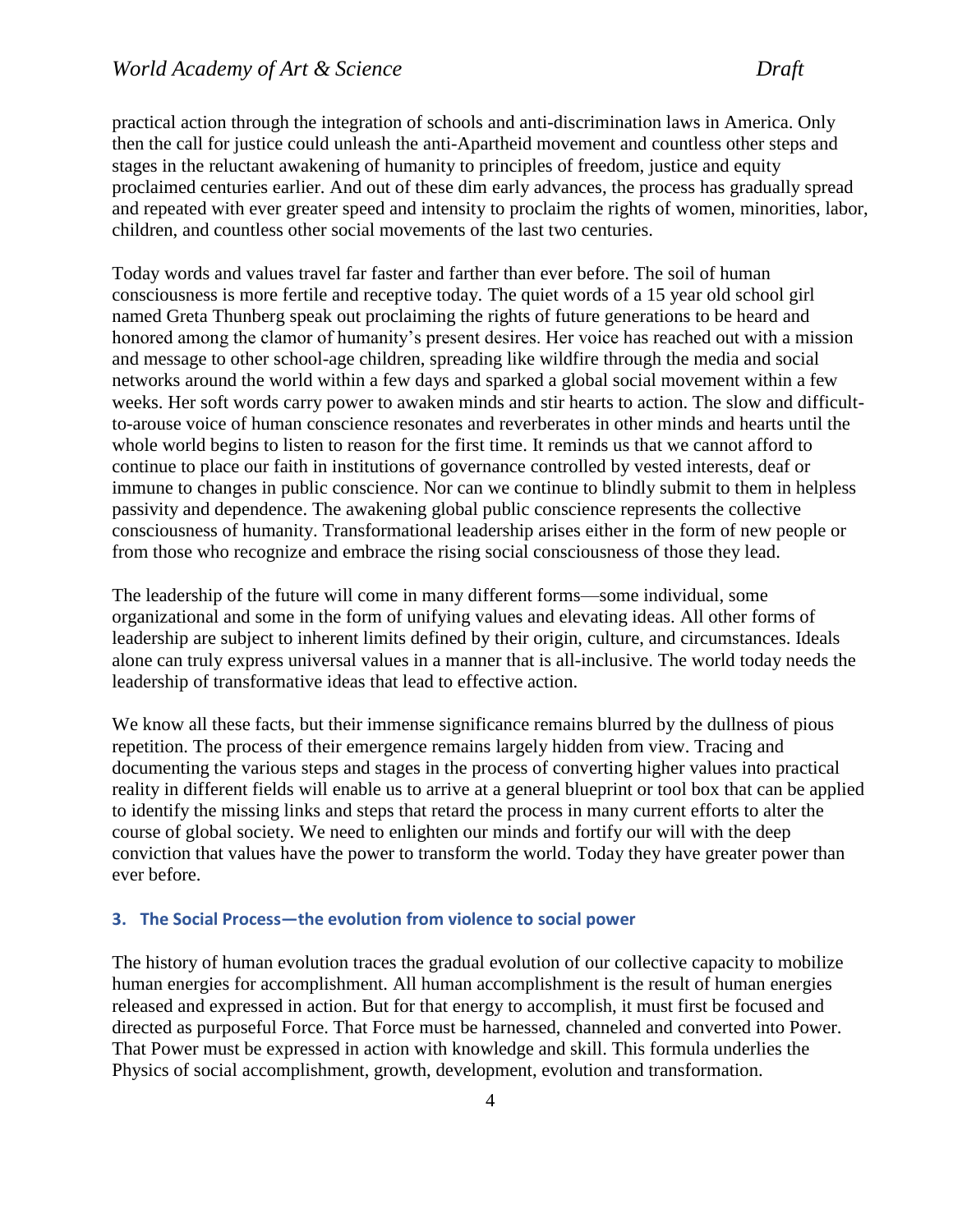Throughout history a great portion of that energy was expressed physically in violent conflict, warfare and conquest over other people. During the past five centuries and most dramatically after 1950, mutually beneficial trade through cooperative social interaction increasingly replaced physical violence as the principal mode of relationship between societies. Unlike the empires of ancient times, the empires of the 19<sup>th</sup> centuries were predominantly commercial in nature and intended to enhance economic power rather than military force. Increasingly countries channeled their energies into productive economic activities rather than wars of conquest. Prospering nations acquired a vested interest in maintaining peaceful, harmonious relations with other societies. Violence gradually subsided, only to erupt in two horrendous world wars, as if reminding humanity of the cost of reverting to force of arms as the principal mode of national power. Only then did humanity come together to establish the United Nations in a global effort to prevent and outlaw wars between nation-states.

The global media are so filled with daily reports of violence around the world that many citizens conclude the world is getting more violent than ever before. Never before did we have the capacity to study, monitor and broadcast news of violence around the world 24 hours a day. Violence has come to be regarded as the exception rather than the general rule of human relations, so today we consider as abnormal and unacceptable occurrences which were regarded as commonplace in earlier periods. In spite of appearances, research supports the view that the world is a safer place than at any other time in history.<sup>1</sup> Many factors account for the dramatic reduction in rates of violence. Among these are the creation of nation-states, which safeguard the lives of their own citizens against crime and foreign threats; the spread of democracy and rule of law, which replace mob rule with rights and justice; global commerce, which replaces imperial conquest with mutually beneficial economic exchange—Nixon's trip to China opening up what has become the world's largest single trading partnership between erstwhile enemy nations—universal education, which fosters the development of well-informed citizens, the increasing influence of women and feminine values in global society, the rise of mass media disseminating information rapidly and sensitizing the global public to even small acts of violence, and the increasing voice of the individual in national and global affairs through greater recognition of human rights, more sensitive public opinion, and the recent extension of internet usage and social networks to nearly 60% of the world population.<sup>1</sup>

Today humanity has awoken to the destructive violence of rapacious economic activities on the livelihoods of less developed communities and on humanity's physical and biological environment. The costs of both in terms of political, social and economic insecurity are immeasurable, but the impact of the recent flood of refugees from war, famine and ecological disasters provides sufficiently compelling evidence that violence of any type threatens the welfare and wellbeing of the whole world. Like the beneficiaries of violent conflict, the beneficiaries of predatory actions against the economically weak and the environment ignore or resist change as far as possible, but the ultimate necessity of abandoning violence for peaceful and sustainable planetary relations is irrefutable and self-evident. The transition from war to peaceful forms of human relationships is one

 $\overline{a}$ 

<sup>1</sup> Se[e https://www.statista.com/statistics/617136/digital-population-worldwide/](https://www.statista.com/statistics/617136/digital-population-worldwide/)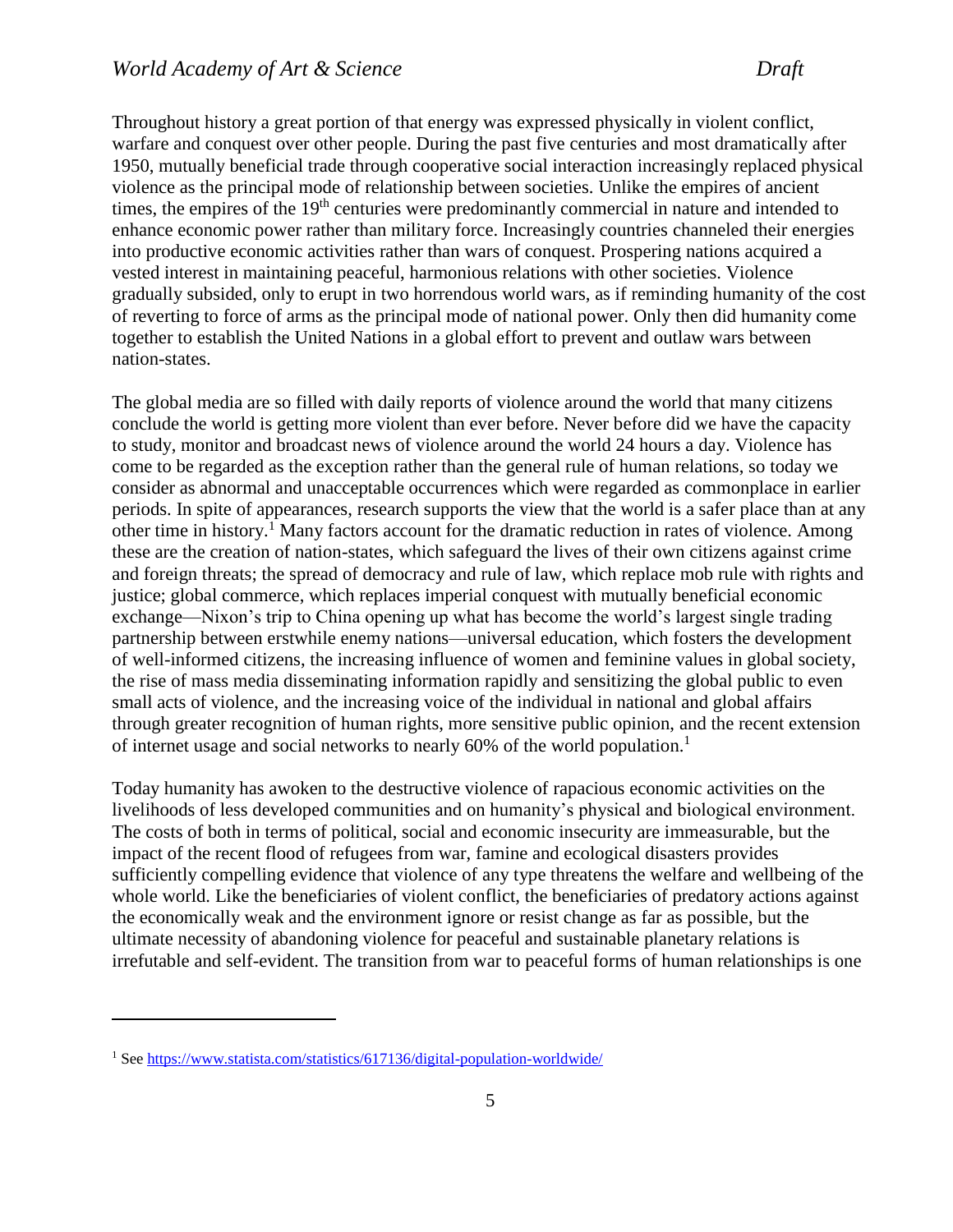expression of the process driving social evolution. This same evolutionary process is behind the transition from other forms of social domination and exercise of power.

The sublimation of physical energies for productive purposes and their channeling through mutuallybeneficial, increasingly organized and technologically sophisticated economic and commercial relations supported by negotiated treaties and principles of lawful conduct are important stages in the process of social evolution. The age of physical warfare is drawing to a close, but the urge for domination and exercise of power by some human beings over others is far from exhausted. Only, the forms of power have largely shifted from military subjugation and political dominance to economic and financial supremacy. In recent times, the role of money has become the ubiquitous instrument for monopolizing other forms of social power.

Each successive stage of this evolutionary transition in the past has refined, organized and utilized available human energies more effectively than before, eliminating the unconscionable waste and destructiveness of war, the inefficiency and wastefulness of unorganized economic activity, the injustice of colonial imperialism and widening social inequality. The only possible means for further social evolution—short of violent revolution—is the further sublimation of human energies to universal principles of freedom, justice and equity. This defines the next stage of collective evolutionary transition now in process and presents itself in the form of the greatest challenges confronting humanity today. The once immovable force of blind, intransigent human possessiveness and greed now shows signs of giving way. India's non-violent Independence Movement and the anti-Apartheid movement in South Africa were unprecedented events in world history. But neither of them prepared the world for the speed and magnitude of the social transformation which so suddenly and pervasively swept through Eastern Europe in 1989-90, leading to the fall of the Berlin Wall, the peaceful collapse of communist regimes in one country after another, the end of Soviet imperial domination, the end of the Cold War and the reunification of Germany—all within the space of two years.

The process repeated in what became known as the Arab Spring of the 2010s. Up to this point, social movements had to rely largely on word of mouth as the principal means of communication and coordination, especially in countries where the official media were rigidly controlled. But all that changed after the power of social media was put in the hands of every citizen with a cell phone and became ubiquitous. Revolution began in Tunisia in 2011 protesting against oppressive government and low standards of living and then quickly spread to Libya, Egypt, Yemen, Syria and Bahrain, where either the regime was toppled or major uprisings and social violence occurred. Sustained street demonstrations also took place in Morocco, Iraq, Algeria, Iranian Khuzestan, Lebanon, Jordan, Kuwait, Oman and Sudan. Some of these protests degenerated into violent revolution and civil war, but their originating spirit and transformative power issued from public protests rather than armies and weaponry. Recent uprisings in Sudan and Algeria show that the conditions that started the Arab Spring are not going away and political movements against authoritarianism and exploitation are still occurring. The multiple uprisings and protest movements of 2019 in Algeria, Sudan, Iraq, Lebanon and Egypt have been seen as a continuation of the Arab Spring.

Perhaps even more dramatic was the power of public resistance in Hong Kong in 2019 to the imposition of extradition treaty with mainland China, which was widely perceived as an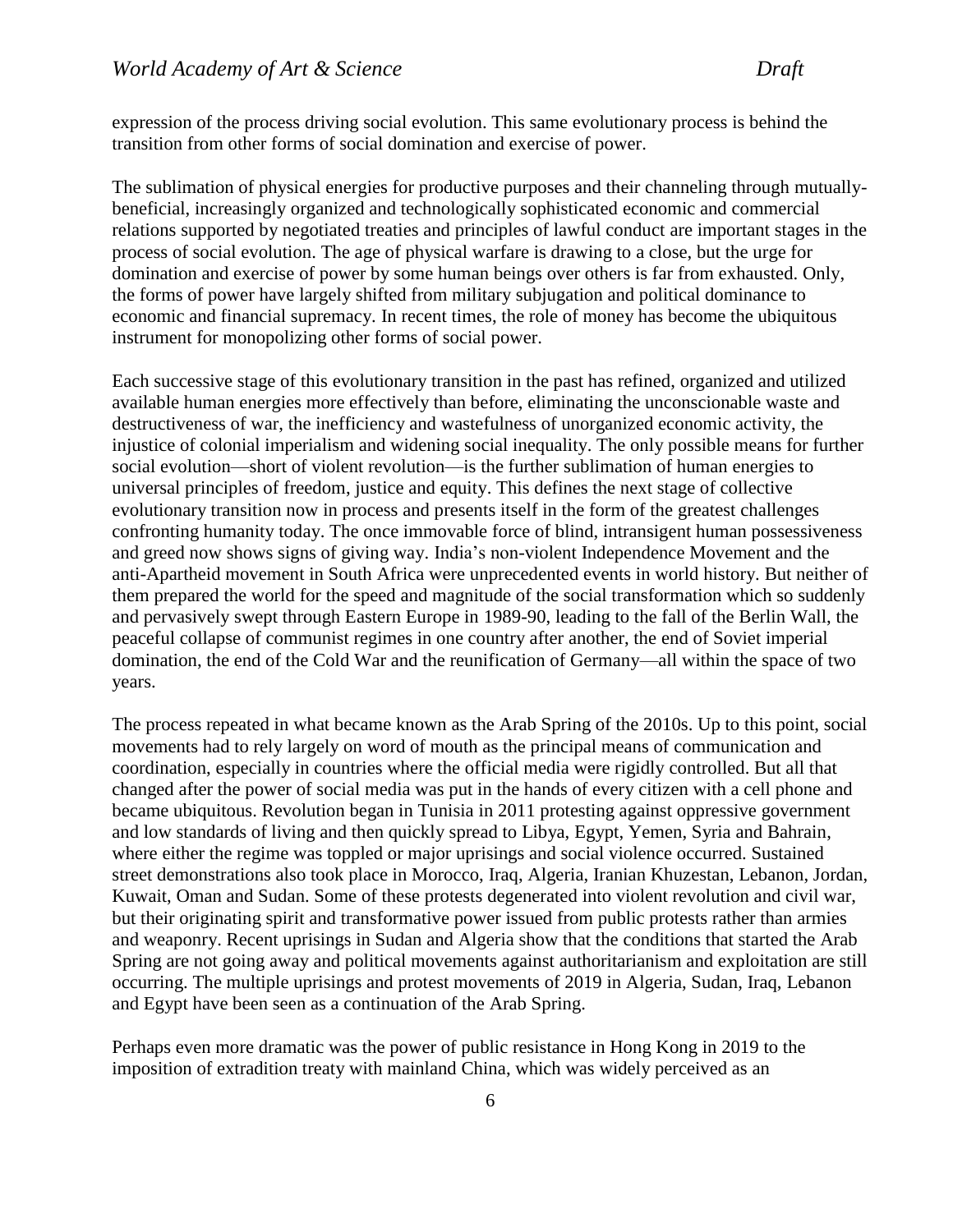encroachment on Hong Kong's autonomy and the rights of its citizens. While the world waited with baited breath for an inevitable military response from China to the provocation of public protests and violence on the island, none came and the protesters achieved their immediate demands.

These anecdotes from history highlight the general direction in which humanity has been moving for centuries, which has gained greater momentum in recent decades. They point to the possibility of even faster and more peaceful transitions from the power of violence to the power of universal human values in the coming years—a possibility that reveals the potential for more sudden and rapid advances which now appear achievable only in some distant future. Awareness of that possibility is a form of knowledge with the power to awaken human aspirations and release social energies to accelerate global progress.

#### <span id="page-7-0"></span>**4. From Power to Wellbeing—the values revolution in business and finance**

The end of the Cold War, which was marked by the collapse of communism, was celebrated by many as the ultimate victory of capitalism. The globalization of trade after 1990 generated an unregulated playing field for multinational corporations and hedge funds, a wild west global casino for speculative investments, a refuge for offshore tax evasion, a license for unrestricted assertion of shareholder value, limitless accumulation, ruthless and often senseless mergers and acquisitions, and rising levels of inequality with the deeply entrenched and politically fortified fossil fuel industry thrown into the mix, and capped by predatory state capitalism and the violent hegemony of resurgent trade wars. The multibillion dollar bail out of Wall Street financial institutions following the 2008 financial crisis, the rapid dismemberment of legislation designed to prevent its recurrence, and the resurgence of Big Oil in America were interpreted as clear signs that this combination of forces was destined to dictate the rules of power in the 21<sup>st</sup> century.

Yet even as the forces of neoliberal capitalism were reaching their acme, early signs appeared that their days were numbered and already in decline. Even before the collapse of communism, powerful new ideas began to emerge in the West under the rubric of corporate social responsibility (CSR), socially responsible investing (SRI), for-benefit corporations (B-corps), impact investing and more recently environmental, social and governance (ESG). The origins of SRI in the US date back to the late 1700s when religious investors decided they would not invest in companies engaging in alcohol, tobacco and gambling. It was reborn in the 1960s when those opposing the Vietnam War and the nuclear arms race blacklisted investments in the military-industrial complex. In the 1970s the first efforts were born to curtail investment in businesses damaging the environment. In the 1980s antiapartheid disinvestment gained prominence. SRI and Impact Investing gained momentum through the 1990s and 2000s, but remained too small in total value to influence mainstream business.

But over the past year or two since the Trump administration reaffirmed commitment to neoliberalism and fossil fuels, the reaction against the status quo has suddenly swelled into a global movement of unprecedented magnitude and power. Today upwards of \$36 trillion is being managed under various forms of impact investing. In April 2019 IFC spearheaded the formulation of Operating Principles for Impact Management, which has already been accepted by more than 80 asset managers and owners. Over the past 18 months many of the world's largest retail and investment banks have announced their own sustainable finance initiatives, signaling new market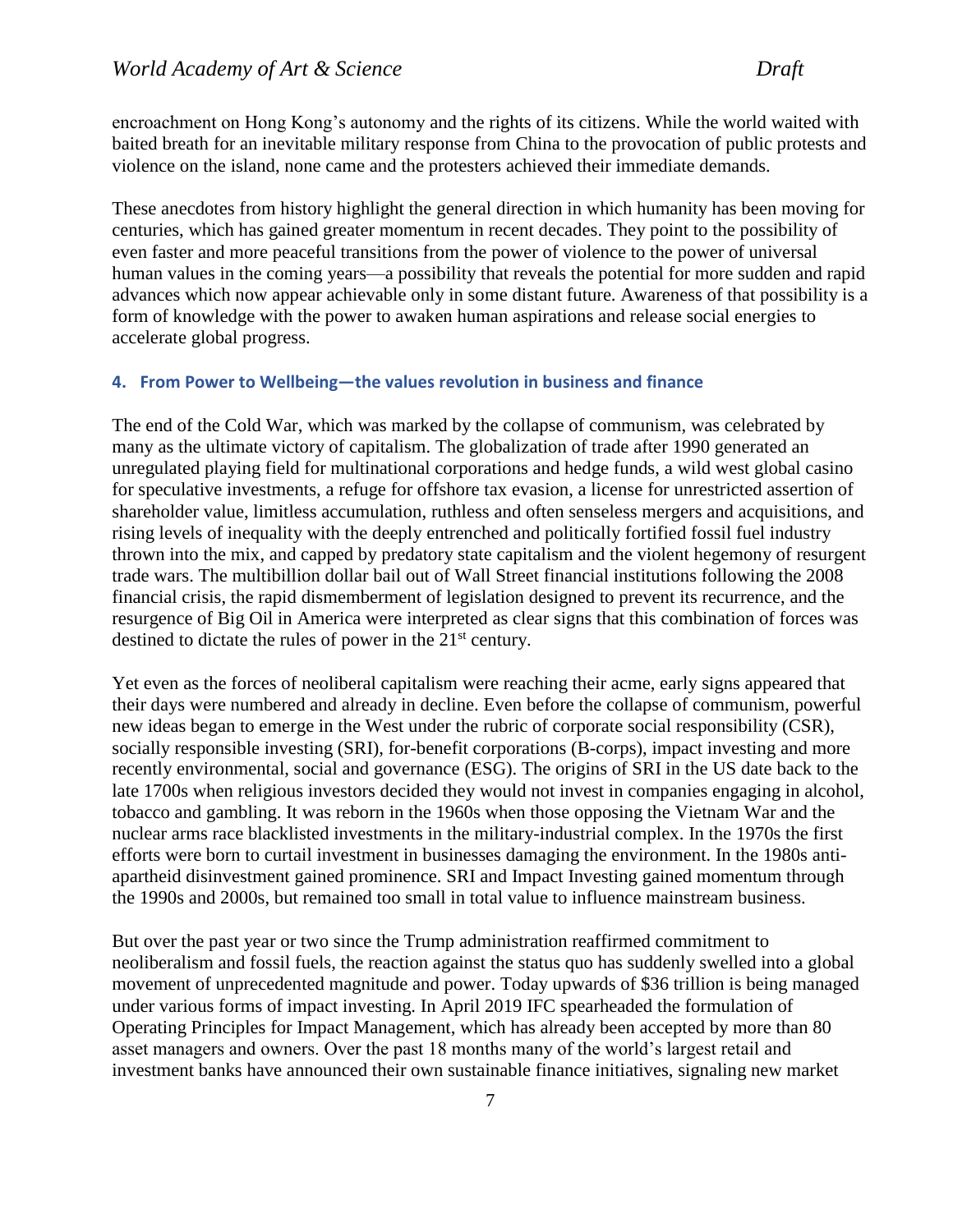opportunities and ways of doing business. Then in January 2020, after years of apparent indifference or denial, BlackRock, the world's largest investment management company with upwards of \$7 trillion in resources, acknowledges that the world is on the verge of a fundamental reshaping of finance which will result in a significant reallocation of capital. BlackRock announced a number of initiatives to place sustainability at the center of its investment approach, including measures to reduce dependence on fossil fuels and strengthening its commitment to sustainability and transparency in investment activities.<sup>2</sup> The premise behind this announcement is what some impact investors have been claiming for decades: sustainability reduces risks. Moreover, it acknowledges the fact that when financial metrics are adjusted to reflect real contribution to the economy and society, many high value corporations are destroying more wealth than they are creating.

BlackRock's announcement is not merely a temporary blip on the radar screen. It is more like a final concession by established powers that things are inevitably and irreversibly changing and will never be the same. Nor is this the only significant sign of that change. In 2019, the Business Roundtable convened a meeting of the CEOs of 130 of the world's largest corporations, to adopt a joint [Statement on the Purpose of a Corporation,](https://opportunity.businessroundtable.org/ourcommitment/) publically committing its members to create economic opportunity for all of their stakeholders: customers, employees, suppliers, communities and shareholders. The Statement represents a rejection of the obligation of firms to maximize shortterm share-holder value. It signifies the recognition that climate change related governance issues and human values are dramatically shifting the long-term business environment.

As if to confirm that these are not mirages, artefacts or mere blips on the screen, in January 2020 the World Economic Forum released the "Davos Manifesto 2020: The Universal Purpose of a Company in the Fourth Industrial Revolution". The Manifesto affirms what common-sense has always understood. Businesses are first and foremost social organizations intended to serve the needs of society and the wellbeing of humanity. Their specialized functions may be economic and commercial, but they have always played a greater role and had a wider responsibility. The Manifesto states: "The purpose of a company is to engage all its stakeholders in shared and sustained value creation. In creating such value, a company serves not only its shareholders, but all its stakeholders—employees, customers, suppliers, local communities and society at large. The best way to understand and harmonize the divergent interests of all stakeholders is through a shared commitment to policies and decisions that strengthen the long-term prosperity of a company."<sup>3</sup> The aberration of neoliberal economic theory has proved as irrational and unsustainable as so many other flawed orthodoxies. Neoliberal capitalism has no greater legitimacy than authoritarian communism and its end will be the same.

A few days after the Davos Manifesto, WEF announced the first Business Playbook, an exponential climate emergency action plan produced by leading experts and business stakeholders, providing a framework for all companies to reach net-zero emissions rapidly through the adoption of an exponential trajectory of at least halving their greenhouse gas emissions every decade to approach net zero by 2050, and integrating climate action in their business strategy. The initiative is supported by the International Chamber of Commerce (ICC)—the institutional representative of more than 45 million companies, the World Business Council for Sustainable Development (WBCSD), Ericsson, IKEA, Scania, Telia Company, WWF, Skanska, the Potsdam Institute for Climate Research and many additional partners and contributors. The 1.5 °C Playbook is a spin-off from the world-leading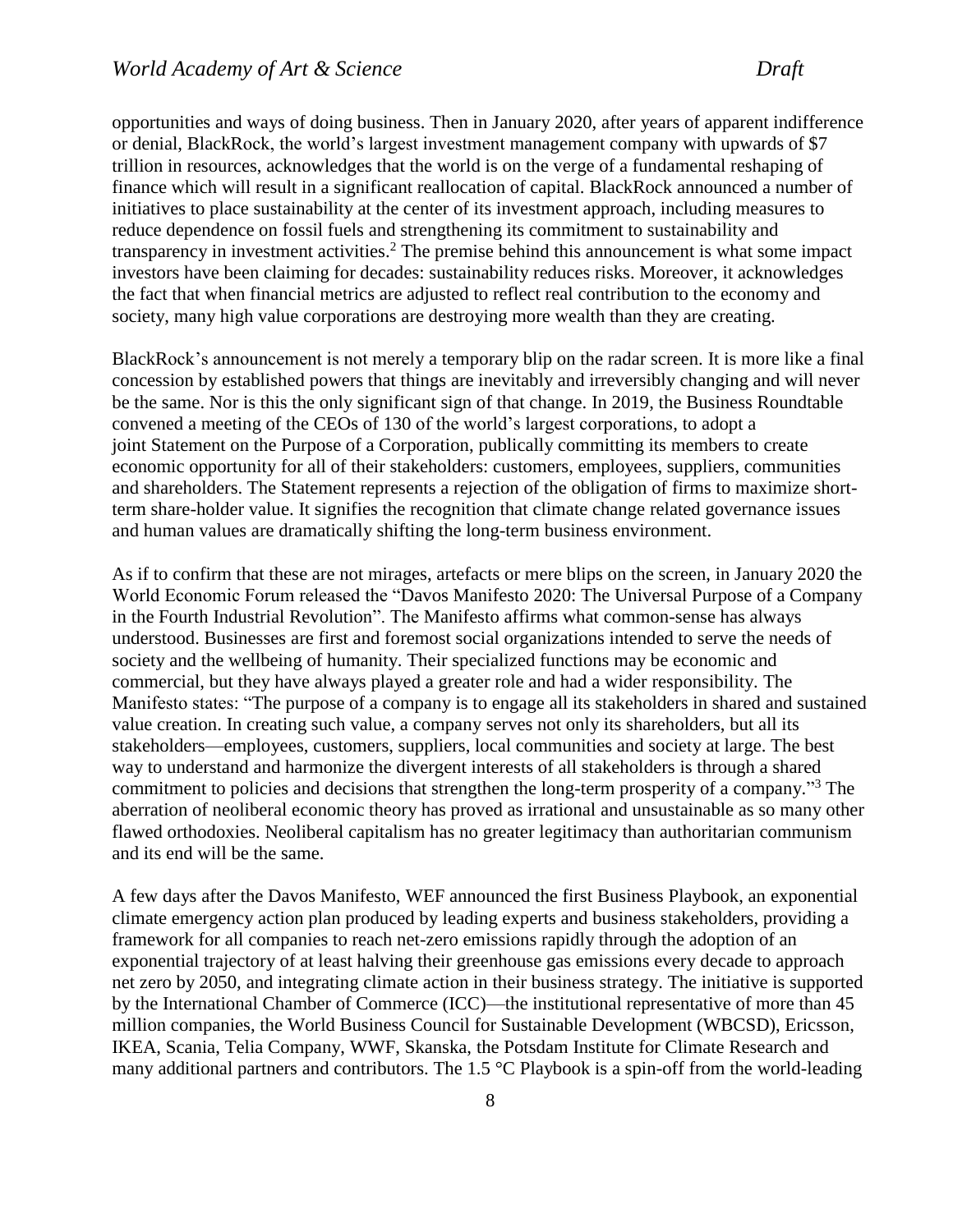Exponential Roadmap initiative. It guides companies and organizations of all sizes on exponential climate action, and helps them align with the 1.5  $^{\circ}$ C ambition. It is a concrete tool to facilitate the first step of halving emissions, which is grounded in the latest science. Focused on simplicity and speed, the Playbook is aimed at helping the global economy to achieve the goals of the Paris Agreement.<sup>4</sup> Other recent developments include the announcement by Amazon declaring aggressive goals to fight climate change, including achieving the Paris climate agreement's objectives ten years early and using 100 percent renewable energy by 2030.

Viewed superficially recent pronouncements may be regarded as mere empty words designed to placate the masses. But viewed historically, they reflect a clear, inevitable evolutionary direction and intention. The intention here is not to announce any premature celebration of final victory. It is rather to lift the mantel of apparent helplessness and hopelessness that so often prevent human beings from lifting their submission to the instruments they have themselves created. These initiatives are signs of the times—signs of a social tipping point discussed later in this article. The values of the Millennial generation who are inheriting the world's wealth and assuming leadership positions in business and government are not those of their parents or earlier generations. They feel a sense of ambiguity and uncertainty about the future that compels them to question, rethink and demand a change of course. However powerful the entrenched social forces, the social consciousness that accepts and sanctions is the ultimate determinant of social evolution. Not even authoritarian communism could long withstand that force. The signs today may appear as tentative as were those in the mid-1980s when virtually no one foresaw the momentous changes that would unfold within a few years. This perspective is not a prediction or prophesy of what will happen, but rather a call to leadership and action to pull down the walls that block humanity's pathway to a better future. Climate change is not the only thing that is accelerated. Our collective capacity for humanity is too—perhaps not as fast as we need for it or wish for it to, but faster than ever before and capable of acceleration as surely as global warming is accelerating.

# <span id="page-9-0"></span>**Part II: Levels of Leadership**

#### <span id="page-9-1"></span>**5. From Individual Leaders to Global Social Movements**

Where are the leaders we need? The environmental movement had a very modest beginning and took decades to gain momentum. It was born out of the air pollution in Los Angeles as a result of rapid growth in the 1960s, the beginning of municipal recycling practices in California, publication of the Club of Rome's *Limits to Growth,* the UN Conference on the Human Environment in Stockholm in 1972 organized by WAAS Fellow Maurice Strong, the Brundtland Commission and the contributions of countless other social thinkers, scientists, organizations and activists. Yet today a great many feel disheartened by the obvious lack of effective environmental leadership at the global level. Leadership is missing in many other fields as well. With the aging of Gorbachev, the nuclear disarmament movement no longer has a prominent spokesman. The EU, which prior to 2008 offered such promise as a model for overcoming the blatant limitations of the nation-state, has lost its sheen and appeal to many of its own member states and citizens.

Feminism has been one of the most powerful, ubiquitous and effective movements of the last century. It has provided the framework and seeded grass roots initiatives for the advancement of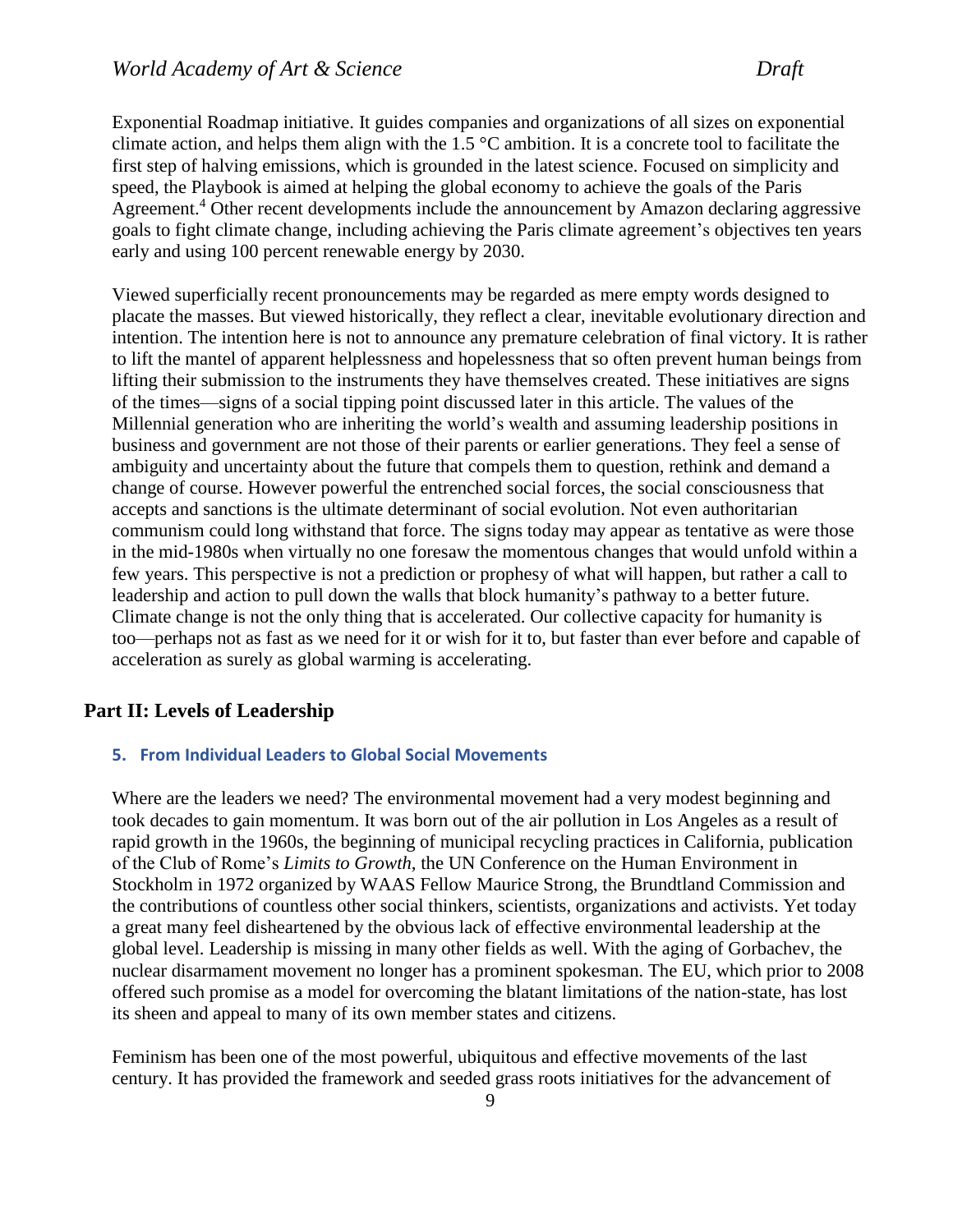women and girls across the globe. These efforts have improved access for girls and women to education, health care, voting, reproductive freedom, freedom from sexual abuse, workers' rights such as family leave, etc. It has resulted in a cultural shift that has touched societies around the world. The movement has no central leadership. It is coordinated by a simple idea—women and men are equal and must be afforded the same rights and privileges.

The retreat from multilateralism is disconcerting and demoralizing to those who perceive the threat of a return to Cold War competitive nationalism and those who believe in the inevitability of collective human action to forge our common future. The missed opportunities that appeared at the end of the Cold War have been a great source of disappointment and disillusionment. It is clear we could have done better. We look for reassuring signs or a savior. The hope that America might play that role for the benefit of all vanishes even among Americans wedded to global idealism. The world is confronted by a leadership challenge at the global level where we look for and desperately need them. The reactionary resurgence of nationalism offers absolutely no answers, safeguards or promises. The logic of history compels us to reach beyond the failed myth of national sovereignty to evolve effective instruments of global governance.

Today humanity looks on helplessly and hopelessly to our leaders at the national level to show the way. Rarely have they ever done so except at extreme moments when new people were propelled into positions of leadership. America's founders were rebels and leaders of revolution. Slavery was abolished by a man born in a log cabin. Churchill was a political outsider spurned for years by his own party until no one else had the courage or energy to lead. The leaders of tomorrow will not come from the establishment. They will come from the people or by those who represent the values and aspirations of the people, not those of the establishment.

The example of a Swedish school girl who refused to go to school awakening a global movement of millions of children is only a single example of a phenomenon that is multiplying around the world. Leadership has always begun with the individual. All social change begins in the minds and hearts of one or a few individuals who embody higher values and aspirations of the society. It is significant that the new leadership emerges in a new generation that does not think or feel like its elders. They don't remember the Cold War or the arms race. They are not consumed by competitive nationalism.

Faith has been lost in the hope that a nation or group of nations will lead humanity forward. At the same time we are reminded that it has always been individuals and small groups who formed the kernel for creative leadership. Social movements are not launched by governments or global institutions. They have always been launched by individuals, small groups and catalytic organizations whose voice and influence gradually grew in intensity and power to the point where they could no longer be ignored by the entrenched political parties and vested interests, which were compelled to act and eventually embrace the emerging social values. All the great steps and stages in the long march and trail of victories of the environmental movement began with the people—with individuals, small groups, local organizations and local governments—which embraced new ideas and values and demanded change. Among the world's largest corporations—Amazon, Apple, Facebook, Google, Microsoft—most were founded by youngsters, a single individual or small group, several were born in garages, often with little or no resources.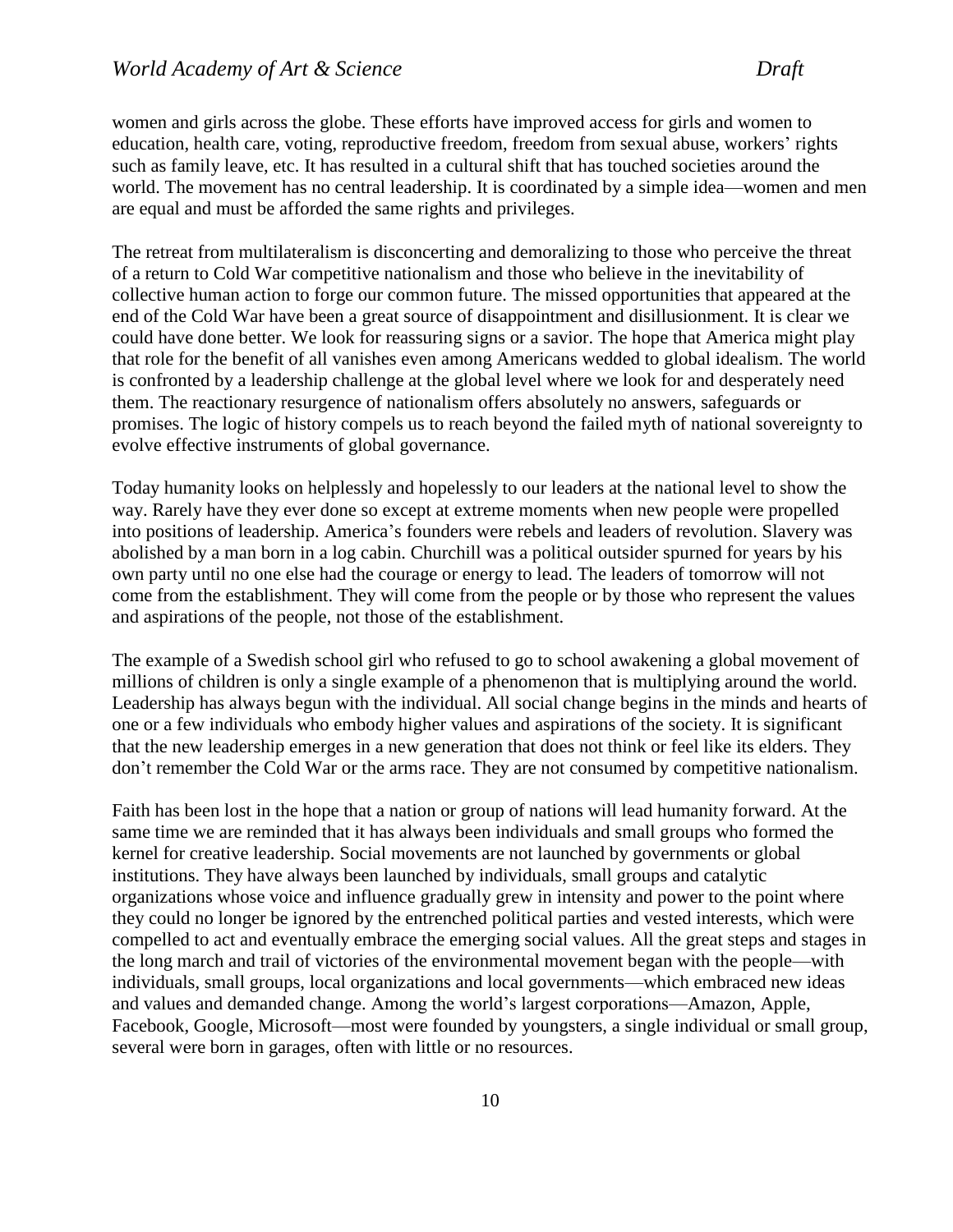#### <span id="page-11-0"></span>**6. Organizational Leadership—Sierra Club and Beyond Coal**

New ideas originate in the minds of farsighted individuals. The founders of Club of Rome formed a small, informal group which published *Limits to Growth* to challenge the conventional wisdom about economic growth. But the power of individuals is always severely limited, even when they gather en masse. The energy of individuals becomes powerful only when it is harnessed and channeled through the instrumentation of organizations. Organizations are the means for gathering, directing, and coordinating the energies and actions of countless individuals for specific purposes.

Organizations evolve with the evolution of society. They have evolved from the local and national level to the global level. From physical places to meet and work together into virtual organizations such as social networking groups. One of the most revolutionary developments of organization in recent times is the proliferation of non-governmental organizations or NGOs. Though NGOs have long existed, their growth over the last two decades has been nothing short of incredible. From an estimated 28,000 NGOs in the whole world at the beginning of the  $21<sup>st</sup>$  century, today there are approximately about 10 million, representing a 350-fold multiplication in a mere 20 years.<sup>5</sup> This phenomenal growth represents a new phase in global society in which individuals no longer relate to one another primarily through government, commercial and religious organizations. They are able to interrelate, associate, and act together on virtually an unlimited range of common interests and objectives over vast distances in space and time. While the subjects vary enormously, they include groups dedicated to improving every aspect of individual, local, national and global life—political, economic, social, cultural, psychological, ecological and spiritual. There is a new game in town that is changing the rules of how societies grow, develop and evolve.

All social change begins with individuals who think, feel or act differently. The power of individuals multiplies when they join together. It grows exponentially when they organize for collective action. Carl Pope narrates how the Sierra Club convened a meeting of 100 club leaders in Tucson to decide on a collective strategy to address the climate challenge. The result was a decision to challenge the Bush administration's energy strategy of establishing 150 new coal-fired power plants. Following initial success at the local level, the effort spread nationwide and ultimately resulted in cancelling plans for 80 percent of the new plants with combined generation of 100,000 megawatts in spite of opposition from federal authorities demonstrating that coal power was an idea whose time was over.

Organizations of all sizes and varieties represent the intermediate links between pioneering individual leaders and the social collective. At a WAAS roundtable in St. Augustine hosted by Ethical Markets Media, a certified B. Corp., Hazel Henderson introduced the dynamic mayor of this tiny tourist town, Nancy Shaver, who was not only promoting local support for measures to address the climate threat, but also collaborating with the leaders of municipalities and cities all over Florida to challenge the denial and indifference of state and national officials.

#### <span id="page-11-1"></span>**7. The Return of the City– from national paralysis to local activism**

Our problems are no longer local or even national, so we need to foster social movements that transcend national boundaries and are global in reach. But in the absence of effective national governments and adequate support for multilateralism, we must look elsewhere. Throughout history,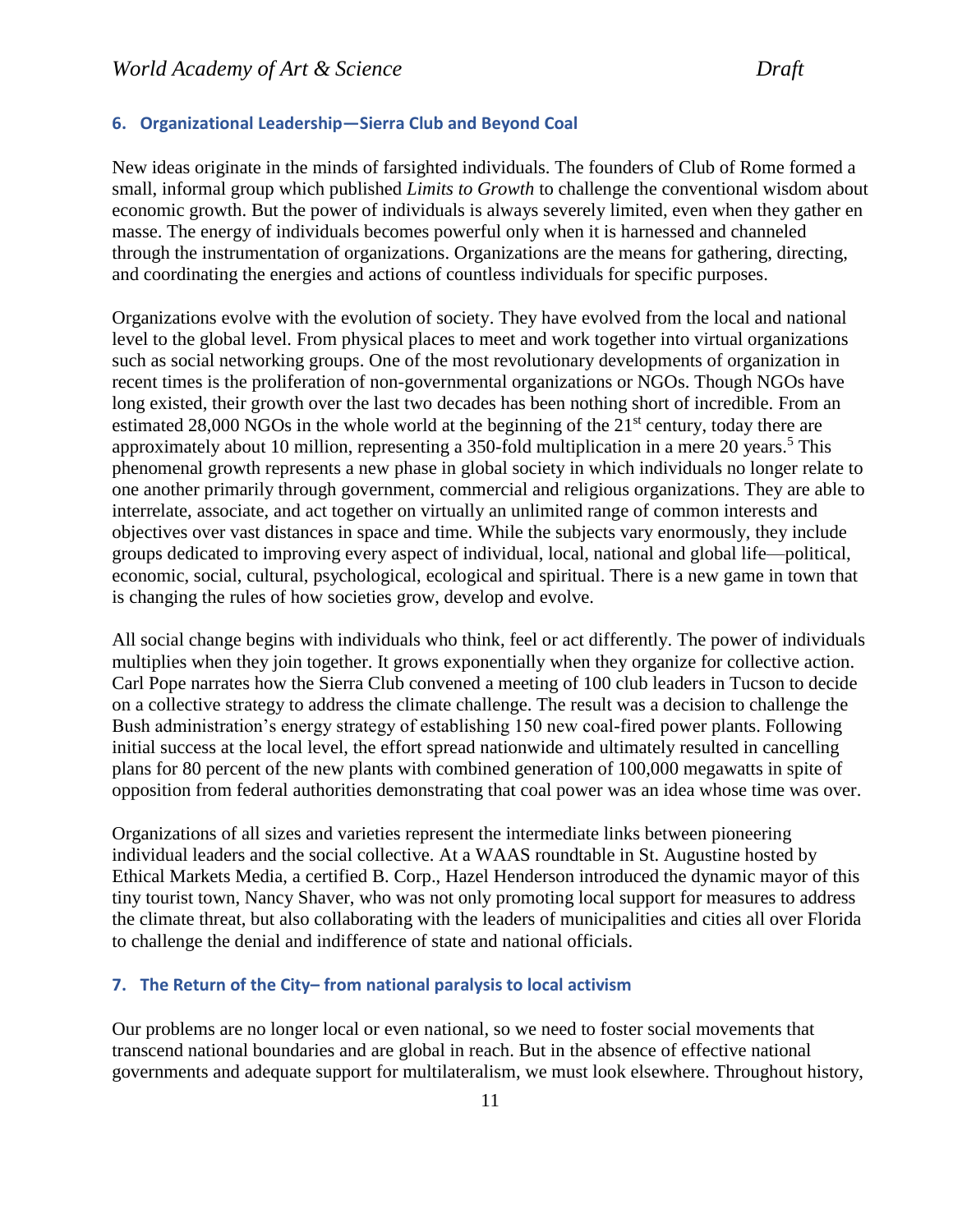the greatest contributions to civilization came from small groupings such as the tiny kingdoms of ancient India and Greece, and the city states of renaissance Italy and Germany. Civilization, innovation, creativity, ideas and culture thrive in small groups where individuals have an active say in the management of their schools and communities and governance of their lives. City walls, markets, education, and recourse to legal justice were among of the first types of public goods which cities provided to their citizens.

For centuries cities were places where people traveled to see the wonders of the world—the work of famous artists and performers, majestic cathedrals, great universities, the latest technological inventions and modern conveniences. All innovation and creativity gravitates to the cities and thrives in the concentrated intensity of the metropolis. In more recent times, the havens of creativity have been cities and small concentrated regions such as Silicon Valley, which grew from an obscure rural community into global prominence due to the concentrated gathering of creative individuals, small firms, universities and research institutes. Therefore, it should not be surprising to discover that the real sources of new thinking, vision, dynamism and initiative are coming today from cities rather than from the distant parliaments and government bureaucracies that govern nation-states. The city is recovering its role as the dynamic engine for social change.

The global and national leadership vacuum has given powerful momentum to the emergence of leadership at other levels of global society. Ironically, 'leaders' such as Trump are contributing to this process. Over the past three years he has done more to awaken and call forth leadership from other levels of American society than at any time since the 1960s. Those leaders come in many forms: District and Federal Judges who overturn and obstruct the implementation of Presidential Orders; Sanctuary Cities which refuse to follow the lead or obey the rules established by the allpowerful Federal Government. State governments which invoke the principle of states-rights with a clamor of independence not heard since the Civil War.

All the research on social transformation traces radical change to movements that modestly start from below and grow in momentum until entrenched powers are compelled to recognize and follow their lead. It happened in the 1960s when environmental legislation in California set the standards for air quality, emissions and pollution control nationwide.

Now these pearls of civilization are beginning to string themselves together in a manner never witnessed before. When the US refused to ratify the Kyoto Protocol, hundreds of cities across the country pledged to meet and exceed the carbon admission targets outlined in the agreement. Within a year, 40 cities established the C40 Cities Climate Leadership Plan. Within seven years the number grew to 90 cities representing 25% of global GDP. California adopted a plan to cut state greenhouse gases by 25% in 15 years. After Trump pulled the US out of the Paris Agreement, a bottom up effort called "America's Pledge" was launched in California to meet America's commitment to the Paris goals. Eventually the movement spread to more than 2500 US cities, business and other institutions which in combination represent the third largest economy in the world.<sup>6</sup>

In the US a network of cities and corporations first launched by Michael Bloomberg when he was mayor of NY is on track to achieve clean energy standards without requiring leadership from the US Government. The Global Covenant of Mayors for Climate and Energy now includes 7000 cities in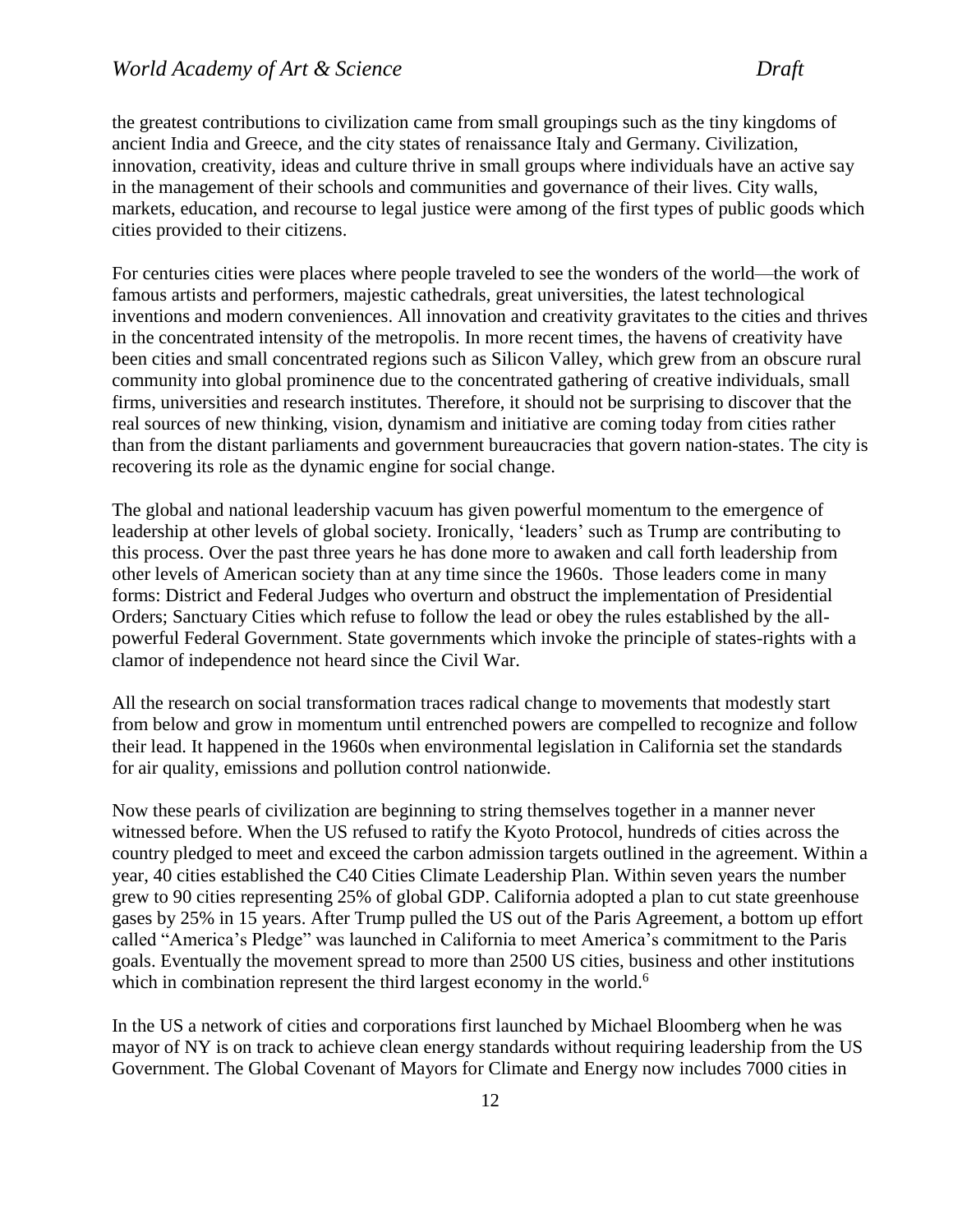112 countries committed to publicly measuring and reporting their carbon emissions using a standard measurement system. The Delta Cities network is one of many other examples. It connects places such as New Orleans, Ho Chi Minh City and Rotterdam to exchange experience, information and technologies for addressing the problems of rising sea level and other challenges unique to low lying coastal communities.<sup>7</sup>

It is time to restore the status of cities which long predate the founding of empires and modern nation-states. Cities are hotbeds of innovation and social evolution which can play a far more active and progressive role leading the changes needed to address global social challenges. Devolving more power to cities can be one of the most effective leadership strategies for filling the leadership vacuum in national politics. <sup>8</sup>

#### <span id="page-13-0"></span>**8. Youth Movements Come of Age**

"Youthquake" is the term used by *Time* Magazine to describe the revolutionary changes that are already taking place and are bound to accelerate as more and more of the world's youth after 1980 reach adulthood. This is a generation with very different political views than those in power and it is the first network generation that is globally interconnected as none before it. Some have already entered politics and positions of influence such as US Congress woman Alexandria Ocasio-Cortez, one of 20 Millennials elected to Congress in 2018. Surveys show this generation in America is markedly more liberal, earning less, heavily burdened with student debt, sympathetic to socialism and far more concerned about environmental issues than those who came before them. They are far more likely to found, and join "leaderless" social movements like Occupy Wall Street and Black Lives Matter, demanding systemic overhauls to fix structural inequality and institutional racism.

And America isn't the only one turning to more youthful leaders. Three years ago New Zealand elected Jacinda Ardern, born in 1980, as Prime Minister. About the same time Sebastian Kurz was elected the youngest Chancellor in Austrian history at age 31. Last year Finland elected Sanna Marin, born in 1985, as Prime Minister and the world's youngest serving state leader. Ukraine's Prime Minister Oleksiy Honcharuk is 35 and El Salvador's President Nayib Bukele is 38. Though young, most came of age after the 2008 financial crisis and have witnessed the rising inequality, polarization of society and retreat from democracy and multilateralism that have followed. Youth today are more educated, socially aware, globally conscious and concerned about the future than ever before. They resonate with the charge of Greta Thunberg to their elders: "How dare you?"

Since 2012 the global population under 30 years of age has been rising rapidly and today it accounts for more than half of the more than 7.5 billion people on the planet. Young leaders raising their voices have become a force across the globe, in areas ranging from climate to human rights, corruption to freedom from arbitrary authority, education and employment. In the past few years, they have been at the forefront of movements on every continent, from high schools in Sweden and campuses in Hong Kong to the streets of Santiago, where protests were triggered in part by a socialmedia campaign by middle-school students, to Antarctica, where a group of scientists joined the global climate strike brandishing slogans like "rise before the sea level does!" Around the world we find the youth of the world proclaiming their rights and acquiring power to influence the future of the whole world.<sup>9</sup>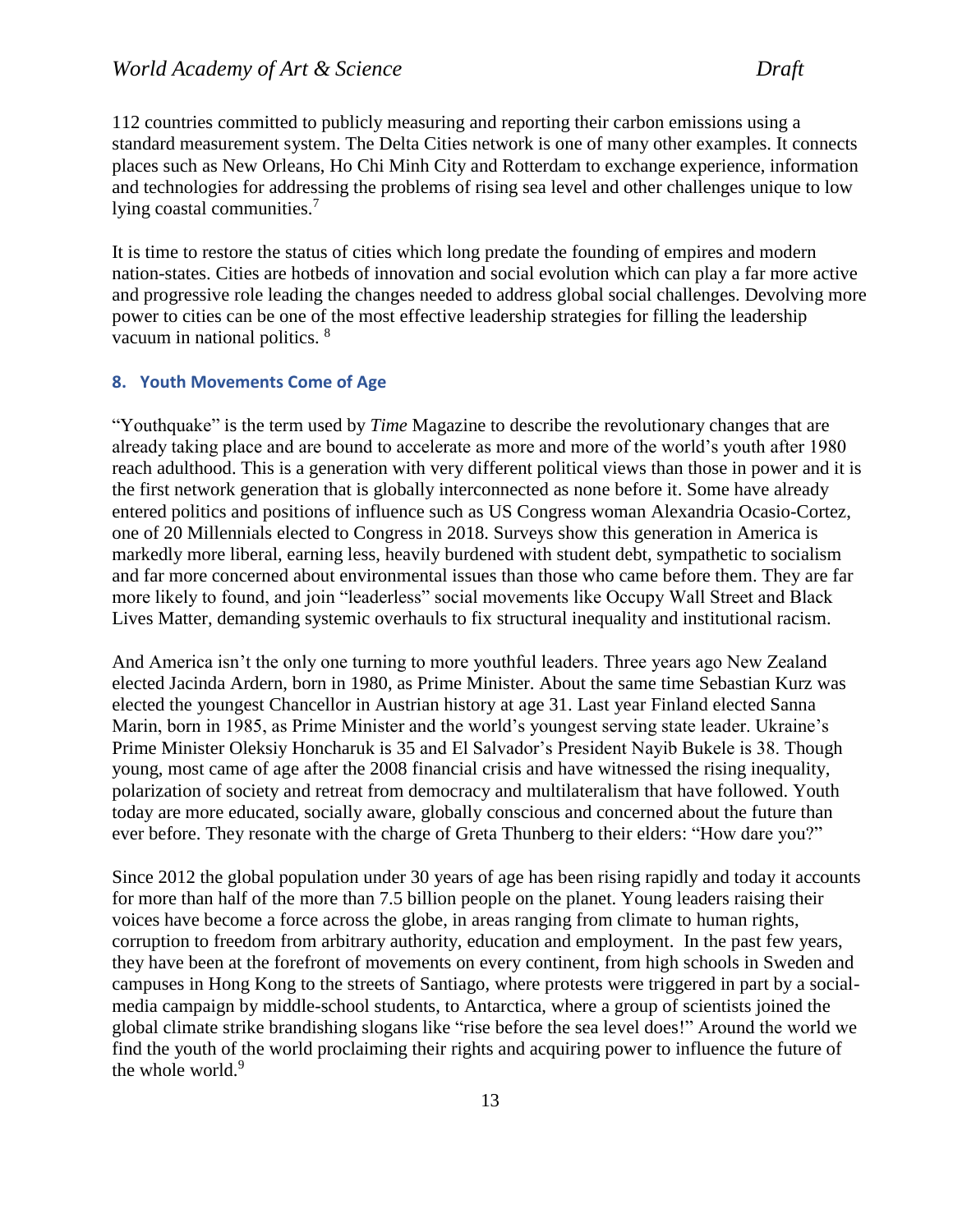The Fridays for the Future (FFF) movement launched by Greta Thunberg's protest against climate change in August 2018 converted millions of school children on all continents into agents of social transformation. The Global Week of Climate Action organized by FFF in September 2019 was probably the largest climate strike in history involving 4 million people in 4500 events in 150 countries. Presently FFF is conducting about 2500 events per week in nearly 1700 cities in 150 countries around the world. Within 15 months from its founding, representatives of the movement still in their teens were addressing elite conferences and prominent television programs, and testifying before national parliaments, the United Nations General Assembly and the World Economic Forum. While national politicians remained submissive to the economic and political power of oil and coal, their children were cross examining their motives at home, challenging their conduct in the classroom and protesting their conduct on the global media. As one leading climate scientist put it, youth have accomplished more in a few months than tens of thousands of climate scientists have achieved in the past decade. Although there is truth in this statement, it might be more accurate to say that the world's youth heard and believed what climate scientists have discovered and mobilized their influence to support effective action. Though it may be too early at the time of this writing to declare total victory, it is very significant that BlackRock and other investment management firms have clearly understood the writing on the wall and are already taking action to accommodate the radically different views of the next generation of investors who will soon come to dominate the world and inherit the earth.

#### <span id="page-14-0"></span>**9. Academia**

[Section content to be added to next draft]

#### <span id="page-14-1"></span>**10. University Networks**

When the World Academy of Art & Science was founded in 1960, one of its goals was to become 'an informal world university'. It was a time when the Cold War was in full swing, the world was divided into enemy camps, international air travel was infrequent and expensive, television viewing was mainly confined to North America and Western Europe and programming was limited, and the written or printed word was the principal means for communication. Until then universities situated around the world operated as islands of knowledge separated from one another by distance, language and impediments to communication and movement. Until the end of the Cold War, exchange and cooperation between universities in different parts of the world were further hampered by political barriers and constraints on the free flow of information and exchange of scholars.

Today conditions are radically different. All the world's universities are linked together by a common information system, a global library of intellectual resources, an instantaneous communication network for exchange of ideas and information, a global system of faculty and student exchanges, and a growing number of students studying abroad. The number of students studying outside their home country, which was 2.5 million in 2009, is expected to reach 7 million in 2020. China alone has more than 700,000 students studying overseas.

But in addition to various types of exchange between universities, today universities around the world are joining together to form effective networks for action on critical problems confronting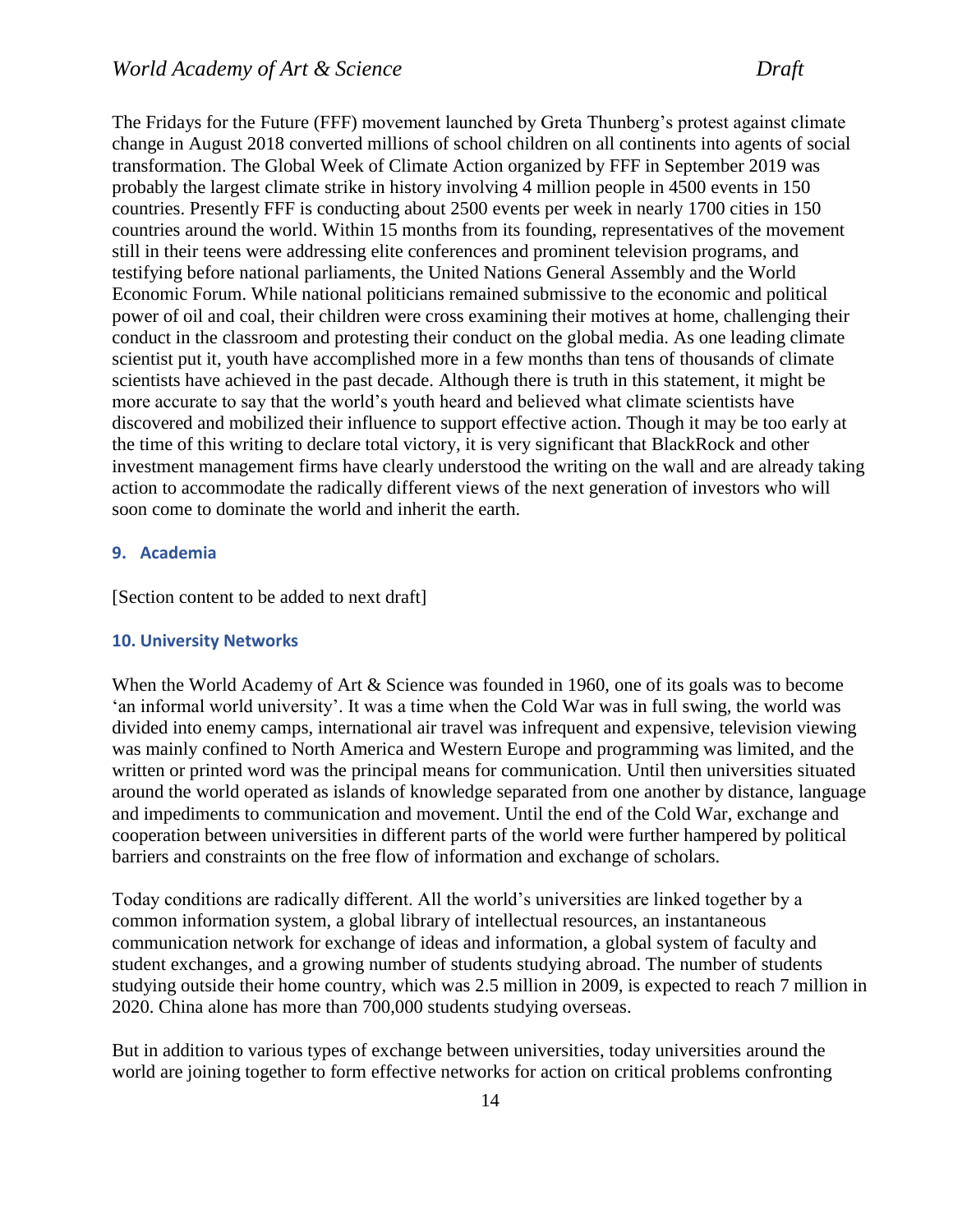humanity. The International Network of Universities (INU) is a global consortium comprised of higher education institutions that actively seek international partnerships and experiences, create innovative programming and delivery methods, and embrace the internationalization movement. The Worldwide Universities Network (WUN) is a leading global higher education and research network made up of 23 universities, spanning 13 countries on six continents. The International Association of Universities (IAU) brings together institutions from 130 nations.

The Sustainable Development Solutions Network (SDSN) was established under the auspices of the UN in 2012 to mobilize global scientific and technological expertise to promote practical solutions for sustainable development, including the implementation of the Sustainable Development Goals (SDGs) and the Paris Climate Agreement. SDSN includes universities from every continent around the world, eight national networks and seven regional networks exchanging research findings and coordinating their work to address specific issues.

#### <span id="page-15-0"></span>**11. Boundary-Crossing Organizations**

Many of the institutions responsible for addressing the challenges confronting humanity today were never intended for the role now expected of them. The UN, World Bank, national governments, corporations, research universities, the media, and other actors who support progress were never designed or organized to think or act together. Most university courses still impart abstract knowledge within narrow disciplinary boundaries that is far removed from the complex realities of the real world.

The Gates Foundation is fostering a diverse network of organizations that is making extraordinary progress on vaccine development and childhood immunizations in under-developed countries. Boundary crossing organizations such as Bloomberg Philanthropies and the Gates Foundation demonstrate the capacity for refined thinking about "public goods" and the limitations of thinking about "governments" as a logical and realistic solution to problems. Efforts by organizations like these have generated innovative approaches to social change that can be imitated and replicated around the world in many different fields.

#### <span id="page-15-1"></span>**12. Integrating Research, Policy-making and Implementation—multi-stakeholder networks**

A detailed study of the history of the last two centuries confirms that outstanding developmental achievements are the result of a social process, not government programs. Government policies and programs certainly matter, but development is accomplished by the initiative and active participation of society as a whole.

Structural barriers are a major impediment to effective leadership in addressing global social challenges. The barriers include disciplinary barriers separating different fields of expertise in academia, government, business and civil society. There are also barriers separating research institutions from policy-making institutions, implementation agencies and society. In spite of the enormous global research infrastructure and investment in science and technology, many problems remain unsolved due to these institutional gaps. Closing these gaps can leverage and multiply the speed and effectiveness of translating new knowledge into socially beneficial results.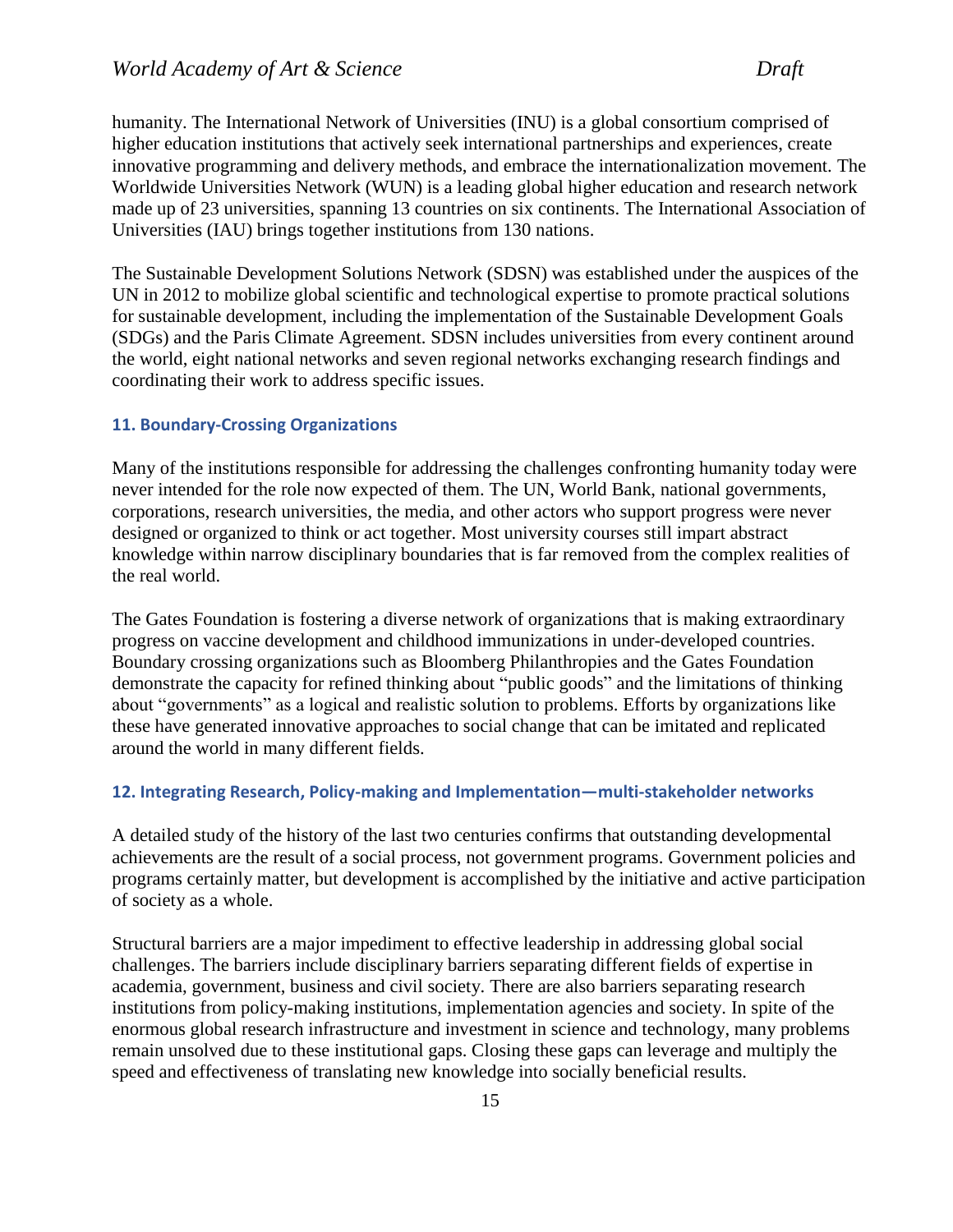The complex, multidimensional challenges confronting humanity today are global in scope and inextricably interlinked. They defy effective solution at the national level by fragmented, piecemeal policies based on partial, outmoded concepts. Discipline-specific research and knowledge are most often inadequate to address the complexity of these interdependences. Even in cases where multidisciplinary research formulates comprehensive solutions, it passes through specialized policymaking institutions that give greatest emphasis to actions within their area of authority and neglect those for which other agencies are responsible.

The World Academy of Art & Science advocates development of new types of institution to address these barriers. It has called for establishment of multi-stakeholder, multi-sectoral networks of academic, governmental, business and civil society organizations bringing together multidisciplinary teams of researchers, policy-makers and implementing organizations to work in concert on comprehensive, integrated solutions that address all dimensions of the issue and at all stages from conception to implementation. The work of these agencies should include broad knowledge of social transformation processes and strategies as well as the technical, economic, political, legal, social and cultural dimensions relevant to each specific issue. Formulation of such an integrated approach is one of the objectives of the UNOG-WAAS Global Leadership project. Existing institutions such as the Center for Interdisciplinary Research in Paris already possess some of the needed attributes of this model, which can be further developed and replicated.

These institutions should be designed to bridge the prevailing gaps between academic research, public policy, business and civil society —between piecemeal, fragmented, sectoral approaches and between uncoordinated national initiatives. The objective is to combine knowledge generation with social effectiveness to accelerate the evolution of national and global society. The primary focus of its research will be on the process by which society mobilizes itself to effectuate socially desirable goals such as the SDGs. The efficacy of the institution should be judged by the social impact it achieves. The underlying and ultimate aim is to formulate measures that will release and harness the social energies of countless individuals and organizations to accelerate the course of social development. The overall strategy is to unify research, education, policy-making, action and impact.

#### <span id="page-16-0"></span>**13. Global Citizen Movements—the Network of Networks**

Organizations are the backbone of every successful social achievement—from the abolition of land mines and smallpox to the protection of human rights and the environment. In most cases these organizations remain small and unconnected with one another. Some learn to collaborate with others to multiply their force. In a few cases they have grown and expanded from the local to the national or global level. The International Campaign to Ban Landmines (ICBL) is a coalition of [non](https://en.wikipedia.org/wiki/Non-governmental_organization)[governmental organizations](https://en.wikipedia.org/wiki/Non-governmental_organization) founded in 1992 by six organizations with similar objectives. Over time it grew into a global network with active members in some 100 countries—including groups working on women, children, veterans, religious groups, the environment, human rights, arms control, peace and development—working locally, nationally and internationally to eradicate antipersonnel landmines. Fifteen years after its founding, it was awarded the Nobel Peace Prize for its leading role in the ratification of the Mine Ban Treaty by 164 nations.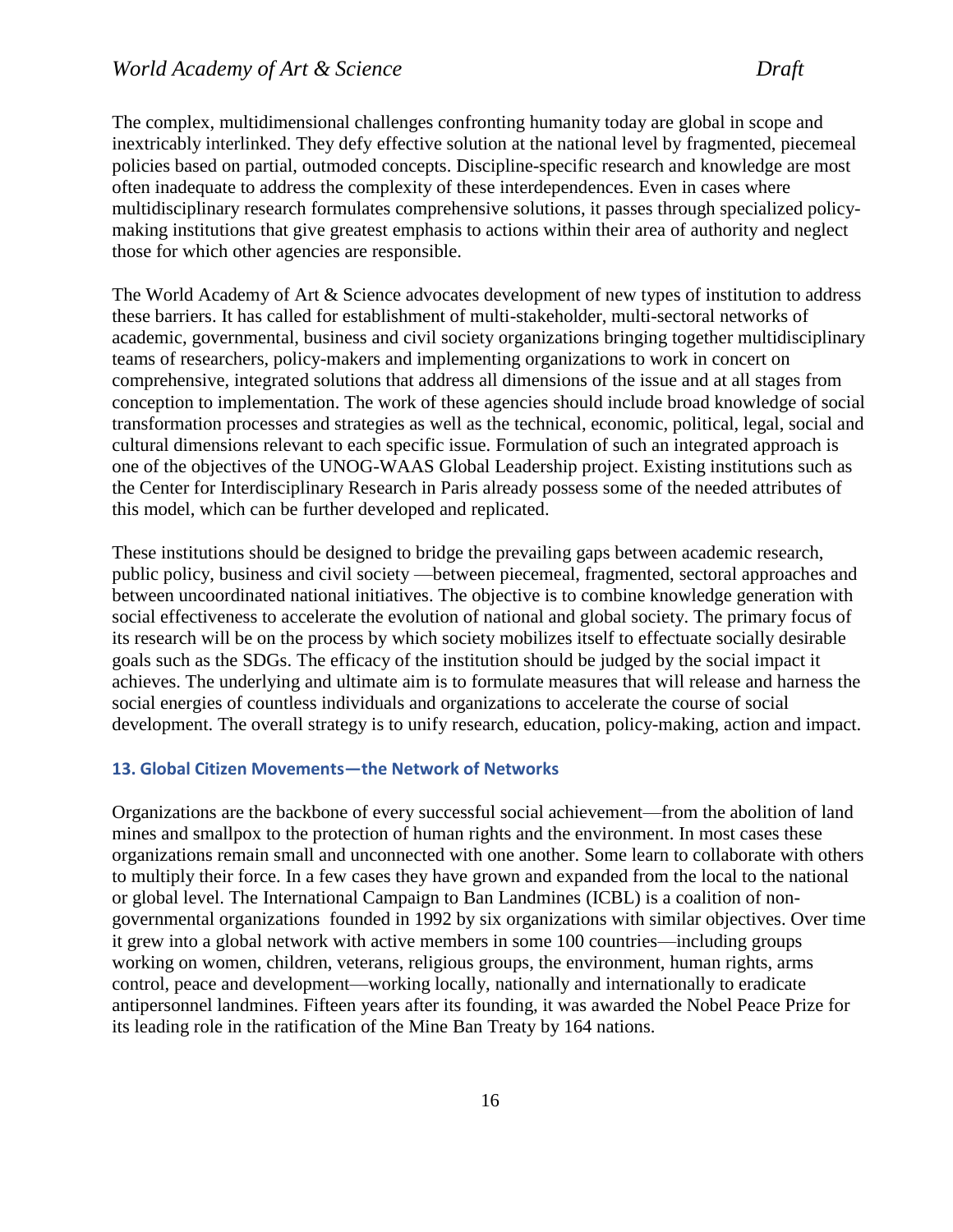The success of ICBL led to the growth of other networks of organizations, such as The International Campaign to Abolish Nuclear Weapons (ICAN), founded in 2007, which now has 541 partner organizations in 103 countries. ICAN received the Nobel Peace Prize in 2017 for its contribution to the Treaty on the Prohibition of Nuclear Weapons (TPNW), which was adopted by the United Nations General Assembly by a vote of 122-1. ICBL and ICAN are striking examples of the power of organizations when they overcome their separate identities and merge forces for a common goal to build a network of networks with reach and power exponentially greater than the sum of its parts.

Thus far, these networks have been limited to those focused on a single issue. But in most cases there is a strong overlap and interdependence between the actions needed to address issues which are commonly regarded as separate and independent. For example, meeting the air quality control objectives of the climate movement could be rendered virtually impossible if one or a few nuclear weapons were ever detonated in the atmosphere. Abolition of nuclear weapons is essential to achieve virtually all of the SDGs and there are strong grounds for diverse organizations to join global networks with a common cause. Instead of arguing which objective is more urgent or important than the rest, it may be far more productive to recognize that progress on any of them is a step toward progress on all, just as civil rights for black Americans became a catalyst for the rights of women, the disabled and other minorities.

The ultimate network of network would be what Paul Raskin and his associates at Great Transition Initiative (GTI) refer to as a Global Citizens Movement for effecting the rapid and dramatic changes needed today. "Catalyzing a global citizens movement will require a campaign that evolves and spreads across regions and issues in 'widening circles.' A critical requirement is that it is able to foster a sense of common purpose and promote coordination without compromising the essential autonomy of its allied organizations, which is the source of its vitality and expansiveness."  $^{10}$ 

#### <span id="page-17-0"></span>**Part III: The Impersonal Forms of Leadership**

#### <span id="page-17-1"></span>**14. Numbers Count—Green Accounting**

Purpose is powerful. A change of purpose can be revolutionary. But for a change of purpose to acquire effective power to change the world, it has to be translated into concrete actions. No Words, only Acts. The process of converting abstract intention into practical action involves many stages, of which the capacity to quantify and measure the change desired is one of the most important. Metrics matter. The spread of double-entry bookkeeping is widely credited with the dramatic spread of the commercial revolution in Europe during the  $15<sup>th</sup>$  century. That invention made it possible for business people to accurately measure the profitability of commercial transactions. Inventing new methods of accounting today is of even greater importance.

For decades it has been known that Gross Domestic Product or GDP is a poor and "grossly distorted" measure of national economic activity.<sup>11</sup> Among its many deficiencies, it fails to distinguish activities that promote human welfare such as food production, housing and education from destructive activities such as war, natural calamities and epidemic diseases. It also fails to distinguish economic activities which create jobs and equitably distribute incomes to those which eliminate jobs and benefit only a small portion of the population. It fails to take into account the cost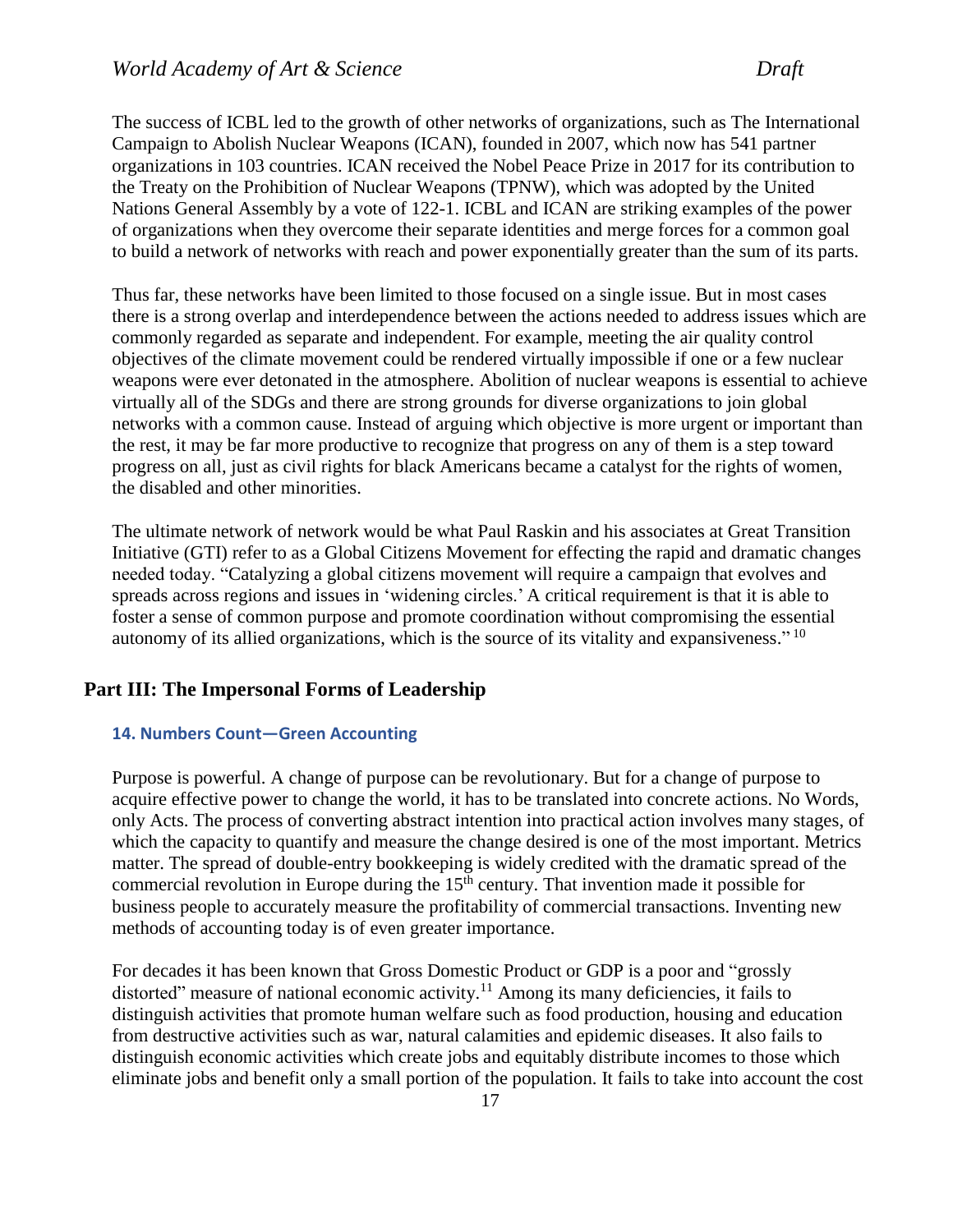of environmental degradation, the exhaustion of non-renewable resources and the rising existential threat posed by climate change. Over the last few decades more than 1000 alternative measures have been created and tested to replace this grossly distorting measure with one or more that far more accurately measure what is really important—the actual impact of human economic activity on sustainable human welfare and wellbeing. Still GDP prevails and so does the blind insistence on maximizing economic growth regardless of its impact on human beings and the planet. That's how important the numbers are.

Six centuries after the adoption of double-entry bookkeeping revolutionized commerce in Europe, new accounting methods are behind the revolution in Impact Investing which is transforming where and how money is flowing in global financial markets today. Private and public finance can play essential leadership roles in altering the future of global society by shifting the emphasis away from fossil fuels and other energy-intensive, polluting technologies to clean, energy-efficient, renewable energy technologies, and in many other ways. But achieving a rapid shift in energy investments, policies and practices is only likely to happen if they are supported by new metrics which make informed investment decision-making possible.

The Green Transition Scoreboard® (GTS) developed by Ethical Markets Media tracks the technological revolution which is moving the economy toward cleaner, greener, sustainable future. It provides a comprehensive operational definition of a green economy and a framework for measuring progress toward it. GTS includes only selected companies and technologies with long-term criteria of sustainability. Other measures include Calvert, Pax World, Domini, and the Council on Economic Priorities, which offer new metrics for ESG evaluation. Research conducted 20 years ago by Innovest Strategic Value Advisers, the largest ESG research firm before it was purchased by Morgan Stanley Capital International (MSCI) in 2010, helped to pioneer positive screening by providing best-in-class ESG ratings. In nearly all sectors, sustainability leaders, taken as a group, outperformed laggards by 300 to 3000 basis points per year. $12$ 

Building on these new quantitative measures, United Nations Environment Programme Finance Initiative (UNEP FI) was launched, which is a partnership between UNEP and the global financial sector to mobilize private sector finance for sustainable development. UNEP FI supports global finance sector principles to catalyze integration of sustainability into financial market practice. UNEP FI has created or co-created three highly successful sets of financial principles. Principles for Responsible Banking (PRB), a framework launched in September 2019, involves 130 banks holding \$47 trillion in assets, or a third of the global banking sector. Its Principles for Responsible Investment (PRI) are now applied by half of the world's institutional investors with USD 83 trillion.

These important developments are concrete steps in the right direction, but there is still more that needs to be done. The behavior of businesses is powerfully influenced by economic and political factors which will continue to generate adverse decisions and impacts until the total system's environment is altered. Nearly all corporate sustainability and SRI strategies focus on changing companies but it has been estimated that companies can voluntarily mitigate about 20 percent of the short-term and long-term, tangible and intangible, negative environmental and social impacts in a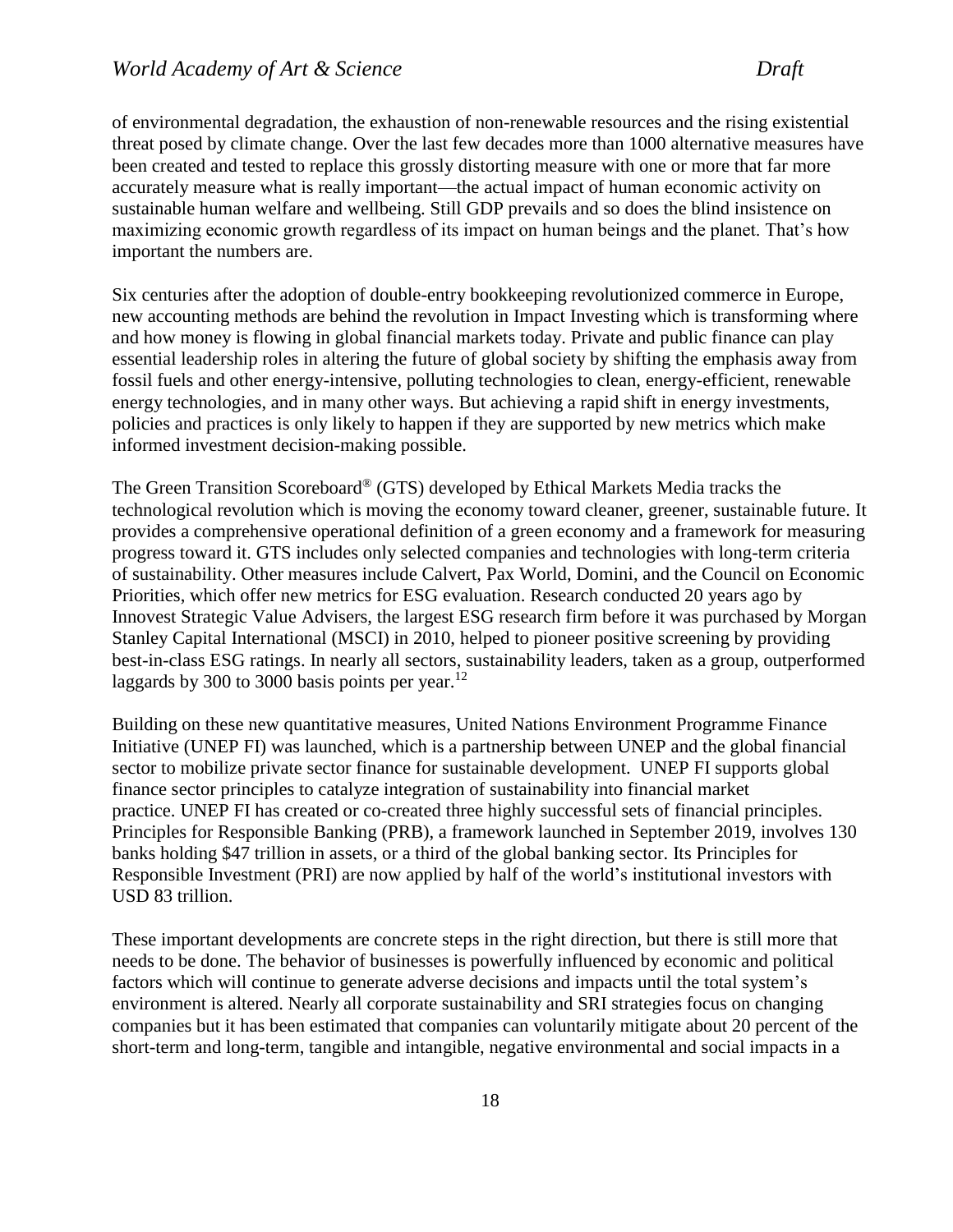profit-neutral or profit-enhancing manner. Flawed systems are the root causes of the major challenges addressed by the UN Sustainable Development Goals (SDGs).

System Change Investing (SCI) is a total system approach that focuses on changing the underlying systems and addressing the root causes which encourage harmful corporate behavior, instead of focusing on symptoms (environmental, social, economic problems). Improving them is the most important action needed to achieve the goals. The corporate and financial sectors are among the most powerful segments of society. They are largely controlled by investing. SCI uses this powerful lever to drive capitalism reform and other systemic solutions to major challenges.<sup>13</sup> SCI can utilize all the successful strategies and insights about how to change investment decisions gained from SRI and ESM to address the flawed systems which presently undermine efforts to transform investing.

#### <span id="page-19-0"></span>**15. Making Markets work for Us—the power of reliable information**

In our haste to overcome the limitations of national government inaction and commercial profit motives, it is important not to overlook the enormous untapped potential of the market to address global challenges. Regardless of our economic persuasions, markets rank alongside language, money and the internet as one of the most productive human inventions of all time. All four are powerful networking instruments for promoting mutually beneficial relationships between people over huge distances in space and time. Most of the serious problems with today's markets arise from the way they are being used rather than inherent deficiencies in the concept of competitive enterprise. As Michael Bloomberg explains in *Climate of Hope* and Tomas Bjorkman points out in the *Myth of the Market*, there are many ways available to far better align the operation of markets with sustainable economies and human wellbeing.

Markets can become leaders in solving problems instead of creating or aggravating them as is too often the case today. The Impact Investing movement is an example of leadership in changing how markets work. When investors have access to reliable information and truly understand the consequences of their investment decisions, the same markets that presently undermine effective action become powerful instruments for solving problems. The same impact is evidenced when consumers understand the true consequences of their purchasing decisions, as in the growing preference for organic foods and manufactures produced without exploitation of underpaid or child labor.

There are many prevailing myths of the market that retard effective leadership and decision-making. The widespread belief that fossil fuels are still the most cost-effective solution to meet the world's energy needs prevails only due to public ignorance of the enormous subsidies paid to fossil fuel producers which contribute massively to climate change while slowing down energy innovation, depleting natural resources and imposing huge health costs on communities. These subsidies prevent the market from making intelligent leadership decisions to change course based on the real competitive advantage of cleaner forms of energy. The same applies to agricultural subsidies paid to large corporate food producers.

Increasing transparency is another way to improve the wisdom of markets. Transparency requires reliable data and reliable data on the contributions of business to climate change has been hard to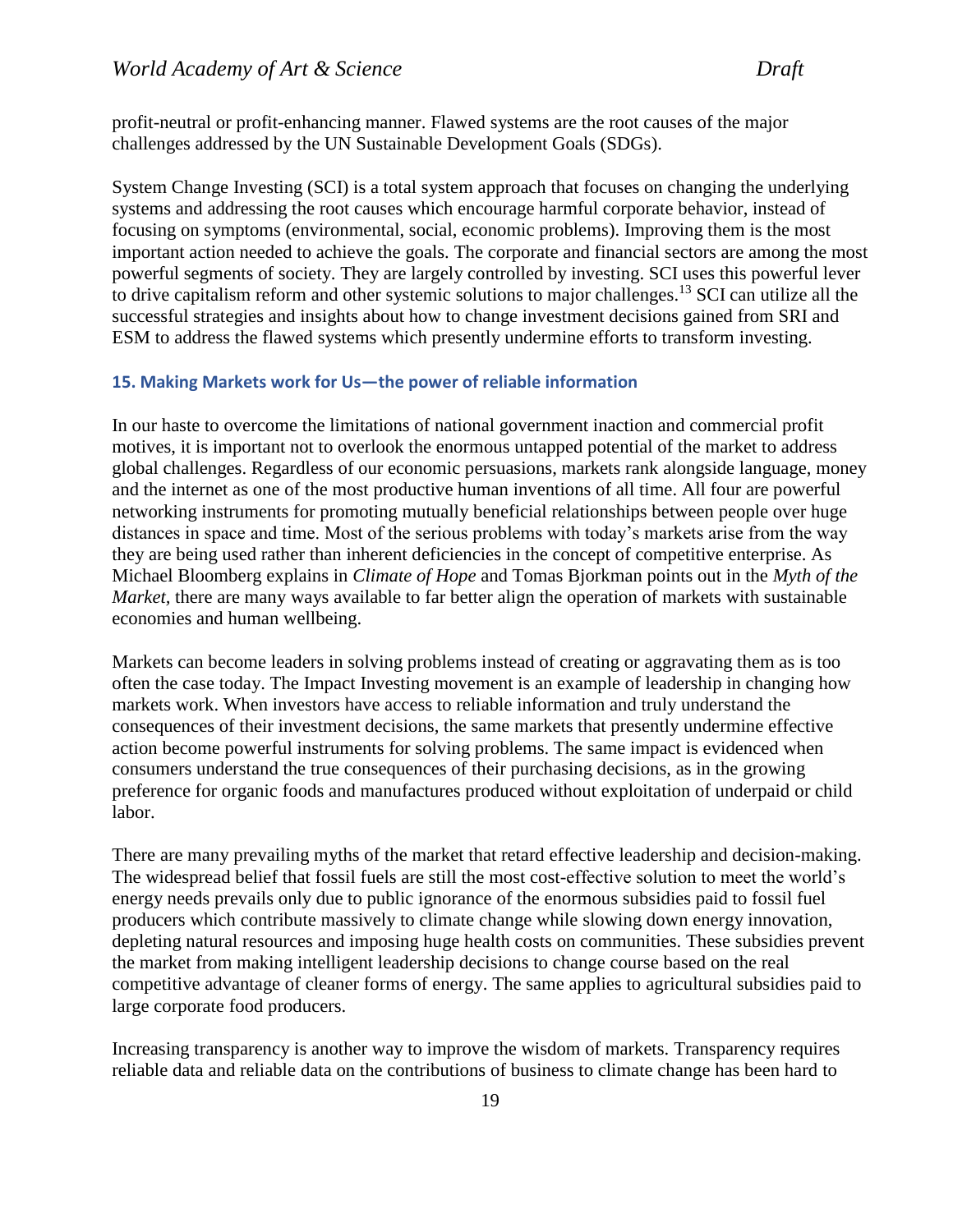come by. In recent years this has been changing. The climate disclosure task force of the Financial Stability Board, the US Sustainability Accounting Standards Board and Bloomberg New Energy Finance are providing the transparency needed to drive changes in energy markets. Reliable information can be an inspirational leader.

These are only a few of the ways in which markets can be converted into leaders that serve and save rather than threaten and destroy. Eliminating the unnecessary monopolistic privileges many companies enjoy, such as exclusive rights to run electrical wires through neighborhoods and the long-term patents given to corporations based on government funded research can make markets serve society as they were always intended to do. Economists have identified a long list of rentseeking activities that enable businesses to acquire special benefits without paying for them. Citizens value their freedom of choice and tend to view markets as beneficial. Instead of being tied up in long-standing ideological disputes, exposing market failures and unfair practices is more likely to sway public opinion than attacking the institution of market itself.

#### <span id="page-20-0"></span>**16. The Media**

[Section content to be added to next draft]

#### <span id="page-20-1"></span>**17. Integral Complexity and Science-based Rapid Learning Networks**

New forms and strategies for education are needed at all levels and in all fields. Rapid social transformation requires continuous and rapid change in the way we think and act. Education is the instrument humanity has forged to pass on the cumulative knowledge of all humanity to the next generation so they do not have to reinvent the wheel or commit the same follies as their forefathers. The conventional definition of a generation is the average period, generally considered to be about thirty years, during which children are born and grow up, become adults, and begin to have children of their own. But in these days of rapid social change, the next generation often refers to the next generation of thinking, technology or organization, not merely of people and the duration of these other types of generations can be much shorter than for human beings.

Accelerating the transfer of knowledge within and between human generations, between people and organizations around the world, and between different fields of activity is becoming increasingly important. And it is not just people who need to learn faster. It is also the concepts, systems and networks of knowledge that increasingly relate and interconnect activities in space and time. For example, scientific leadership in Cognitive Computing now requires in-depth specialized knowledge in at least four fields which are traditionally regarded as independent of one another—mathematics, computer science, neuroscience and psychology. Similar interdependencies exist in many other fields of the natural and social sciences.

International professional and scientific networks have an extraordinary potential to provide leadership. The building of global cooperative knowledge networks has become an important contributor for genetics-based Big Data medical research. Examples in Biomedicine include the formation of the Global Alliance for Genomics and Health [\(www.ga4gh.org\)](http://www.ga4gh.org/), which includes 500+ data-sharing organizations worldwide, and the global networks of oncologists for rapid learning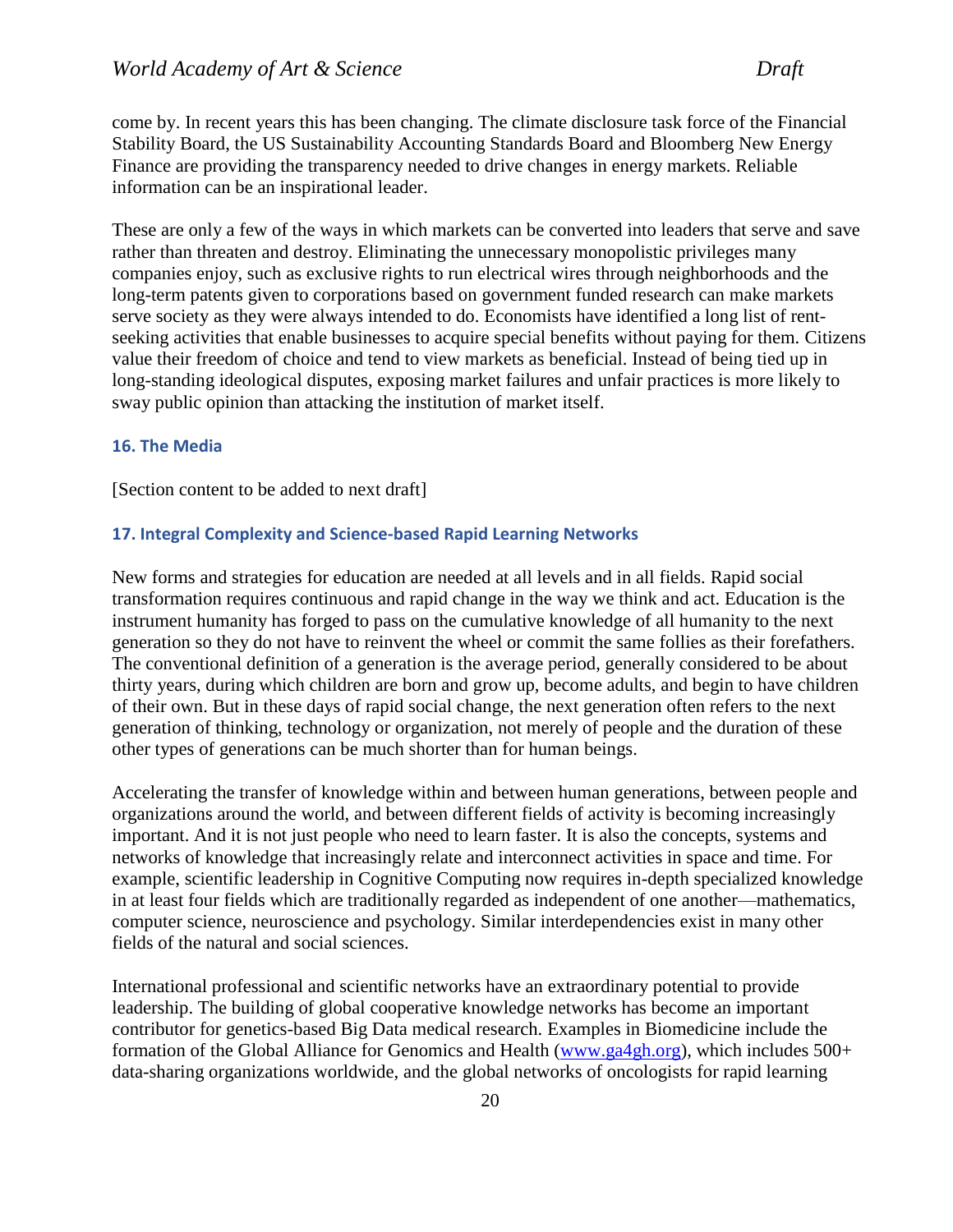cancer treatment at [\(www.asco.org\)](http://www.asco.org/). Another example of fast, crossbreeding, global information networks to support distributed leadership for science-based rapid learning is National Institutes of Health VideoCasting [\(www.videocast.nih.gov\)](http://www.videocast.nih.gov/), which brings leading-edge ideas and discoveries in all areas of biomedical research and public health policy to researchers and students in all countries (including for-profit pharmaceutical and startup companies) as quickly as possible, 1-2 years before print publication. The Kaiser Family Foundation provides a similar service to improve global news media and link international public health/policy networks [\(www.kff.org\)](file:///C:/Users/Garry%20Jacobs/Downloads/www.kff.org). They make facilities and professional services available, at cost, to other organizations to bring plenary sessions of significant conferences and regularly scheduled research and policy colloquia to new, boundary-crossing, global networks.

The logic that is valid for genetics and cancer can be equally relevant to building leadership with regard to socially responsible investing, climate change, management of cities, and in many other fields. Science-based systems for rapid learning require leaders with what psychologists call "integrated complexity." They need the capacity to make sophisticated assessments of different users and cases. A database and user interface for research scientists will be different from the repackaged discoveries and user interface that a physician will want when seeing a patient with an undiagnosed ailment for the first time. Patients with chronic conditions and patient-advocacy groups will have their own needs for online and usable access to science-based learning.

#### <span id="page-21-0"></span>**18. Implementation Science**

The knowledge needed to change the world cannot be found in any textbook or classroom concentrating on one of the 1000+ disciplines and subdisciplines taught in universities today. The division of knowledge into specialized fields has played an important role in the growth of specialized knowledge. But in doing so it has largely lost sight of the complex interrelations and interdependencies of life in the real world. Knowledge of the human body is of limited value for medical practice if it is not accompanied by an understanding of the psychology of patients and family members or the sociological factors that powerfully influence physical health and psychological wellbeing. Yet around the world medical education focuses almost exclusively on the patient's body to the exclusion of mind, emotions and social context. Technical education in microelectronics and artificial intelligence focuses on how to enhance the power of computer systems rather than on understanding the needs of human beings and the impact of technology on society and psychological wellbeing. Management education emphasizes profit maximization rather than maximization of the welfare and wellbeing of the full range of stakeholders.

The rapid transformation of global society requires radical change in education at all levels and in all fields. A critical missing link in education today is the link needed to bridge the gulf between ideas and actions, between theory, research, public policy and implementation. Today innumerable institutions around the world are focusing on the SDGs. But in almost all cases their work is confined to one stage of the implementation process—theory, applied research, policy-making, regulation, applications in business or civil society. Achievement of the SDGs will depend on our capacity to bridge the divide between different types of institution and different types of knowledge —scientific, technological, administrative, commercial, social, cultural, and psychological.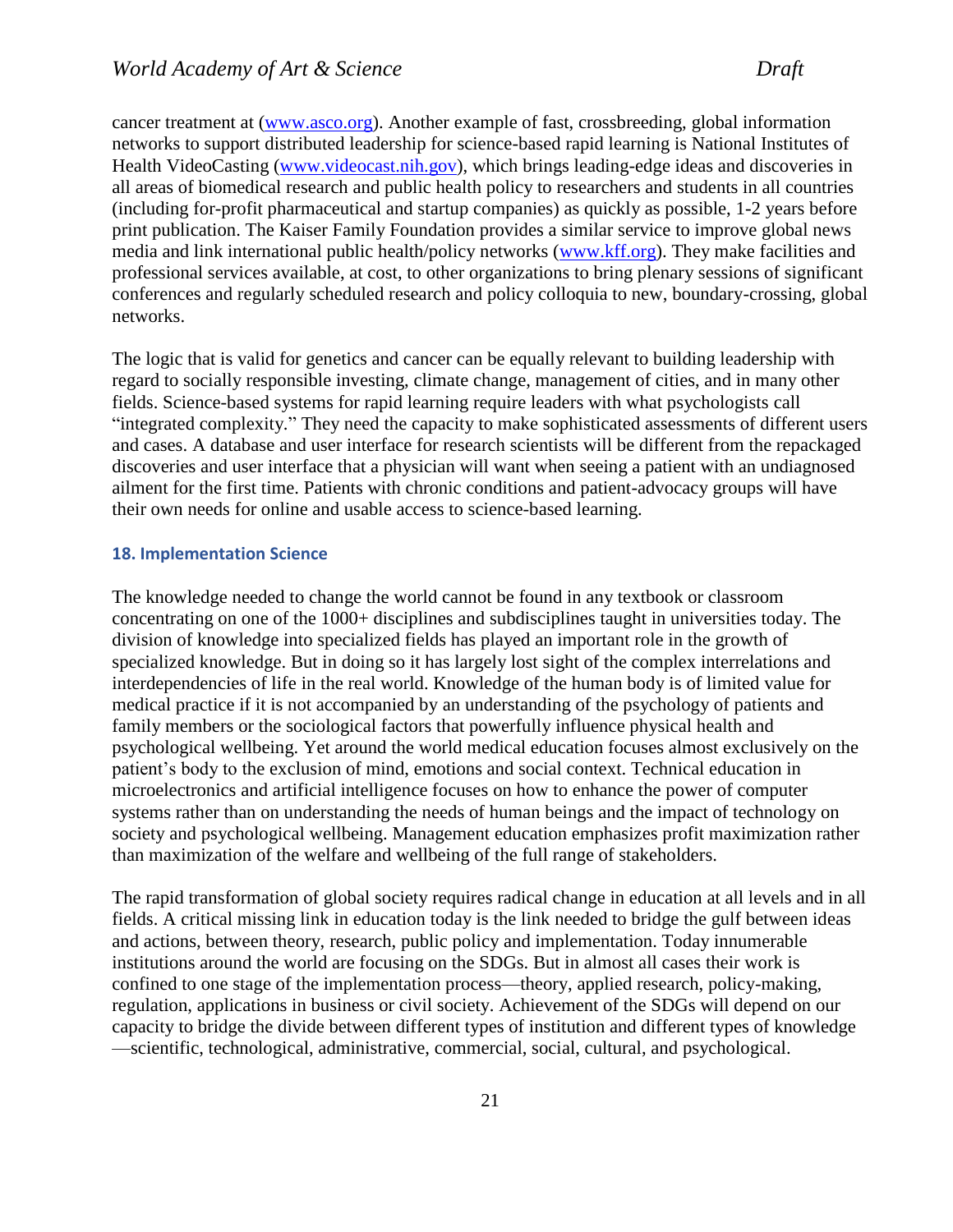What is missing is knowledge of the process that connects all these pieces of the puzzle. That is the objective of the discipline of ["Implementation Science"](https://implementationscience.biomedcentral.com/), which is evolving a useful scientific synthesis of effective practices in the field of healthcare. E. Rogers, *Diffusion of Innovation* is a standard reference. [AcademyHealth.org](file:///C:/Users/Garry%20Jacobs/Google%20Drive/WAAS/Geneva%20UNOG%20Project/Papers/AcademyHealth.org) is an annual leading-edge Conference on the Science of Dissemination and Implementation in Health.

To achieve the SDGs, the world's leaders for sustainable development need to understand social processes such as the diffusion-of-innovation strategy which brings all institutions up to the alreadyknown Best Practices, such as those recognized by the Baldrige Awards, databases of Six Sigma, Toyota, and other management and process-design achievements in the public and private sectors. Similar knowledge is needed in every field.

Rapid implementation strategies are needed that cut across all Sustainable Development Goals. The early agricultural revolution in the US built implementation networks linking farmers, field agents, and agricultural outreach services at state universities. Studying the lessons, sociologists made discoveries like the "S" curve and the two-stage model of opinion leadership and adoption of innovation. The Department of Learning Health Systems at the University of Michigan works to advance the [science of rapid-learning systems.](file:///C:/Users/Garry%20Jacobs/Google%20Drive/WAAS/Geneva%20UNOG%20Project/Papers/An%20academic%20Department%20of%20Learning%20Health%20Systems%20(with%20an%20online%20journal)%20at%20the%20University%20of%20Michigan%20now%20works%20to%20advance%20the%20science%20of%20rapid-learning%20systems%20-%20https:/medicine.umich.%20edu%20/dept/lhs/service-outreach/learning-health-systems.%5d) Sanjeev Arora's design for Project ECHO delivers leading-edge and new specialty training to doctors who have basic MD training in medically underserved and rural areas. It is a hub and spoke design, with experts using Internet videoconferences for case management discussions. Once professionals have learned how to learn, the Project Echo human relationships allow advanced medical education to "move information, not people." This organizing model is now operating in 38 countries. The goal is rapid implementation to reach 1 billion+ patients in rural and under-served areas. $14$ 

#### <span id="page-22-0"></span>**19. Harnessing Humanity's Collective Wisdom**

Project Drawdown was established by Paul Hawken in 2013 to identify the 100 most substantive solutions to global warming. The list was compiled by an international team of over 200 scholars, scientists, policymakers, business leaders and activists to assess each solution's carbon impact through the year 2050, its total and net cost to society, and its total lifetime savings. For each solution, researchers describe its history, the carbon impact it provides, the relative cost and savings, the path to adoption, and how it works. Their research and conclusions were reviewed and validated by a 120-person advisory board including prominent community geologists, engineers, agronomists, politicians, writers, climatologists, biologists, botanists, economists, financial analysts, architects and activists. The goal of the project is to determine if we can reverse the buildup of atmospheric carbon within thirty years. All solutions modeled are already in place, well understood, analyzed based on peer-reviewed science, and are expanding around the world.<sup>15</sup>

This remarkable initiative did not create a master plan for the world. Rather it sought out and discovered the elements of a successful strategy to not only stop but reverse the buildup of carbon emissions in the atmosphere—hence the name 'Drawdown'. It did so by accessing knowledge and expertise that already existed and had been tested by research and commercial projects around the world. Drawdown is a dramatic example of a leadership strategy designed to systematically harness the collective wisdom to address global challenges.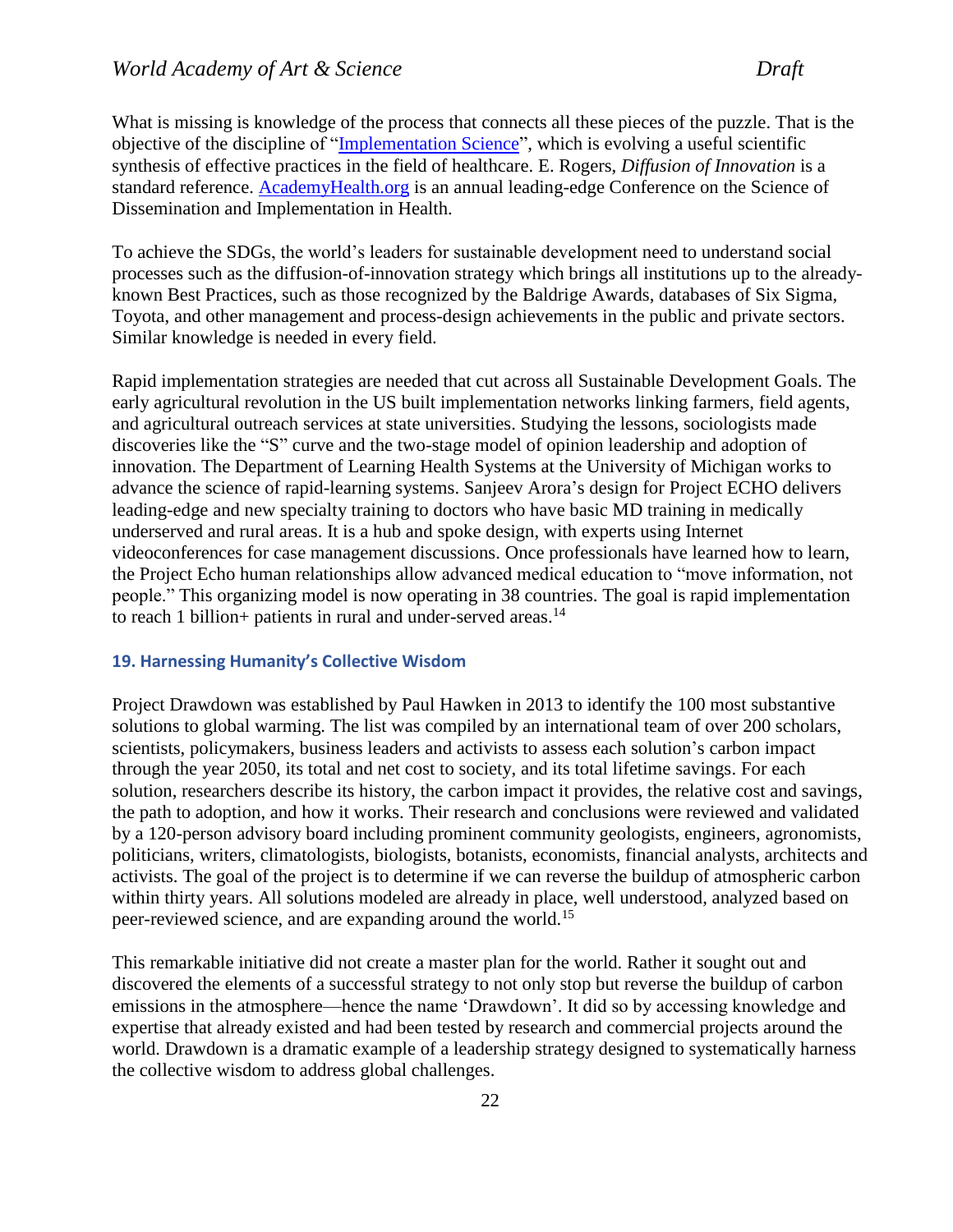Nor are their findings purely theoretical. Many of them are based on proven real world examples which demonstrate that drawdown is really possible. For example, in spite of political paralysis on climate action at the national level in USA, by applying drawdown strategies the State of California —the sixth largest economy on the planet—is on track to meet the pledge it made in 2006 to reduce greenhouse emissions to 1990 levels by 2020.

Project Drawdown represents a new type of global social organization capable of harnessing the expertise of the whole world to provide collective leadership for global social transformation.

# <span id="page-23-0"></span>**Part IV: Leadership in Thought**

# <span id="page-23-1"></span>**20. Power of the Visual Arts**

The power of the motion pictures and other art forms to precipitate sudden changes in public awareness, values, attitudes and actions is well documented. Former US Vice President Al Gore's Oscar-winning documentary about the environment, *An Inconvenient Truth,* communicated complex scientific arguments about the threat of climate change into a language and form accessible and intelligible to the educated general public. It was well-received politically in many parts of the world and is credited for raising further awareness of global warming internationally. A 47-country Internet survey conducted by The Nielsen Company and Oxford University found that 66% of those respondents who had seen the film stated that it had "changed their mind" about global warming, 89% said it had made them more aware of the problem, and 74% said they had changed some of their habits because of seeing the film.[\[101\]](https://en.wikipedia.org/wiki/An_Inconvenient_Truth#cite_note-global_survey-101) Another example is Sir David Attenborough's series *The Blue Planet* which helped get governments to enact pro-environment legislation such as no single use plastic, no micro-beads, etc.

#### <span id="page-23-2"></span>**21. Leadership Education**

New forms of educational content and new delivery systems are needed at all levels and in all fields from healthcare and environmental sustainability to responsible investing and business management. But at the top of the list is the need for leadership education. Social transformation requires change and change is initiated by leaders with the capacity to think for themselves and the skills to communicate, organize and motivate others to set out on a new course. The Ashoka Model of changemaker education strives to impact leadership as a basic life skill.

Colleges and universities worldwide offer undergraduate majors and specialized MA programs to train entry-level and mid-career students for leadership positions in public and global problemsolving and public-private strategies such as industrial development planning. [APSIA](http://www.apsia.org/) is an umbrella organization of leading graduate programs. Elite business schools have formed the [Global Network](https://globalnetwork.io/)  [for Advanced Management](https://globalnetwork.io/) to develop cadres of global leaders for government and private sector problem-solving. The network offers a set of MOOCs with an advanced curriculum to support this vision.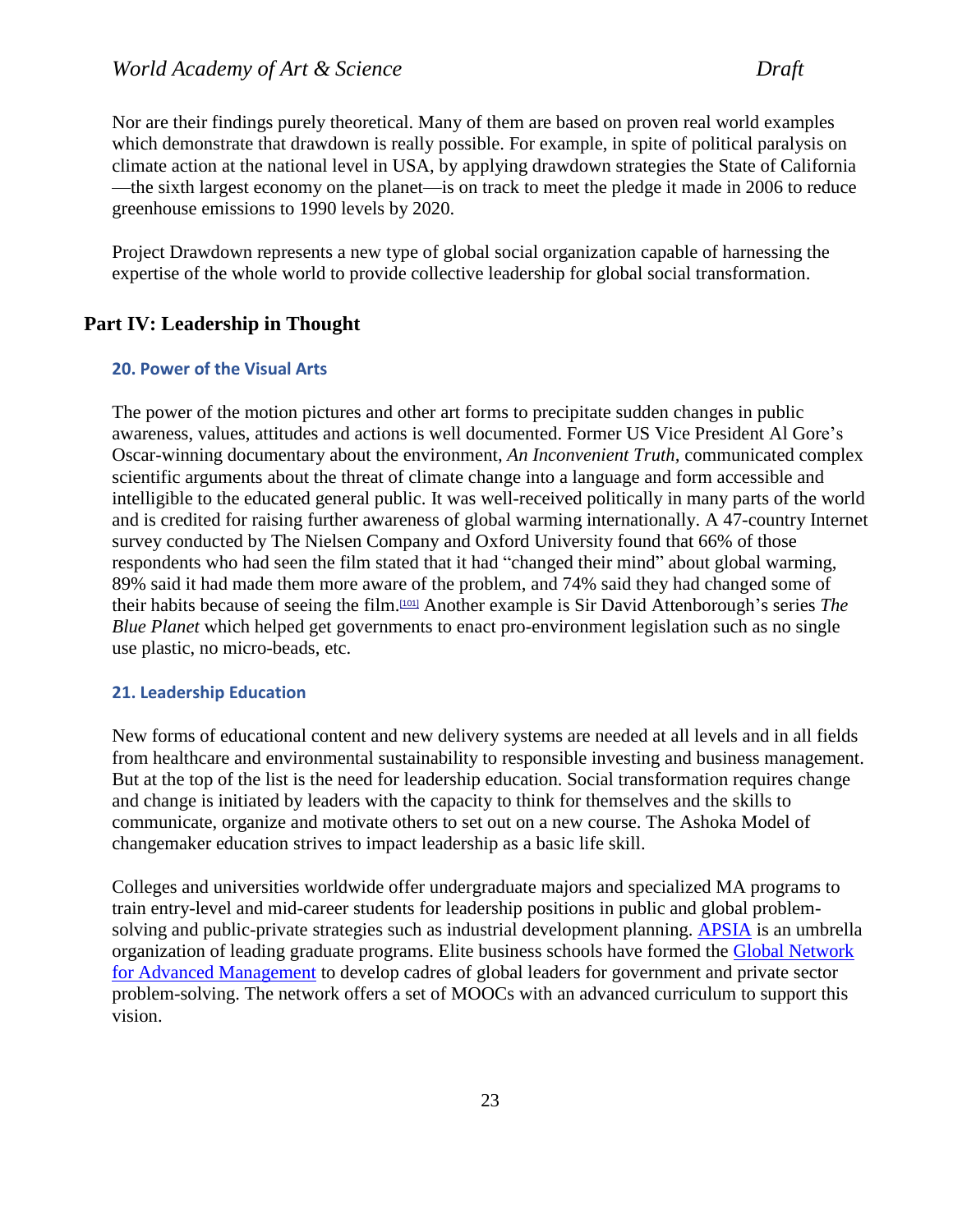Ultimately, the quality and impact of leadership depend on the values and knowledge on which they are based. The leaders humanity needs today must be inspired by inclusive universal values. The knowledge they need includes a deep understanding of global challenges and emerging opportunities, the underlying process that guides human social evolution and the process by which leaders can act as catalysts for humanity's conscious social transformation.

The principal aim of the UN-WAAS project on Global Leadership in the  $21<sup>st</sup>$  Century is to gather insights from our collective evolutionary past to formulate the knowledge needed to prepare leaders in every field—government, business, science and civil society—to guide and mobilize global society for rapid transition to a better future. One of its aims is to develop new types of courses in every field to impart knowledge of the process of transformational leadership and the ways it can be applied to accelerate global evolution in government, business, education, science and other fields.

## <span id="page-24-0"></span>**22. From Social Evolution to Social Transformation**

Global society has been evolving for millennia toward convergence without anyone being in charge of the process. It has evolved from isolated, small, autonomous, culturally homogeneous communities to larger, heterogeneous, multicultural nation-states giving rise to an increasingly interconnected and interdependent global community capable of relating, communicating, exchanging, learning, sharing and acting collectively as never before. It is also evolving from settlement of disputes by use of violent physical force to negotiated peace, rule of law and universal human values; from governance by arbitrary authority to freedom, self-governance and selfdetermination; and from reliance on military power to the power of economy, science, technology, cultural diplomacy, and the emerging social conscience of humanity as a whole. At the same time it has evolved from innumerable independent fields of activity—political, economic, technological and social—toward increasingly levels of interrelatedness, interdependence, convergence and integration approaches closer and closer to becoming a closely knit global society or world wide web.

Today the process of global social evolution is taking place far more rapidly than at any earlier time in history. It is also taking place far more consciously and intentionally. Instead of a long, slow, trial and error process of subconscious change driven by the pressure of circumstances and events, it is in the process of morphing into a conscious process of social transformation guided by growing awareness of the need and opportunity to direct our collective energies and actions toward a better common future. Instead of solely depending on chance events or the external compulsions, global social evolution is being guided by the power of ideas, values, aspirations and goals. The formulation of the 17 Sustainable Development Goals and 169 targets is an unprecedented example of this transition from evolution to conscious social transformation.

Today humanity possesses far more knowledge of how our ancestors lived in the past than anyone had during their own lives. As we move forward, we are discovering and recording the history of our ancient origins with a depth, precision and perspective never possible until now. At the same time we are looking further ahead into the future, imagining, projecting, and planning for events centuries from now. Yet in spite of this remarkable extension of our knowledge, we still understand relatively little about the process by which we have evolved in the past or are transforming ourselves at this very moment. We have many more facts, but knowledge of the process itself remains elusive. We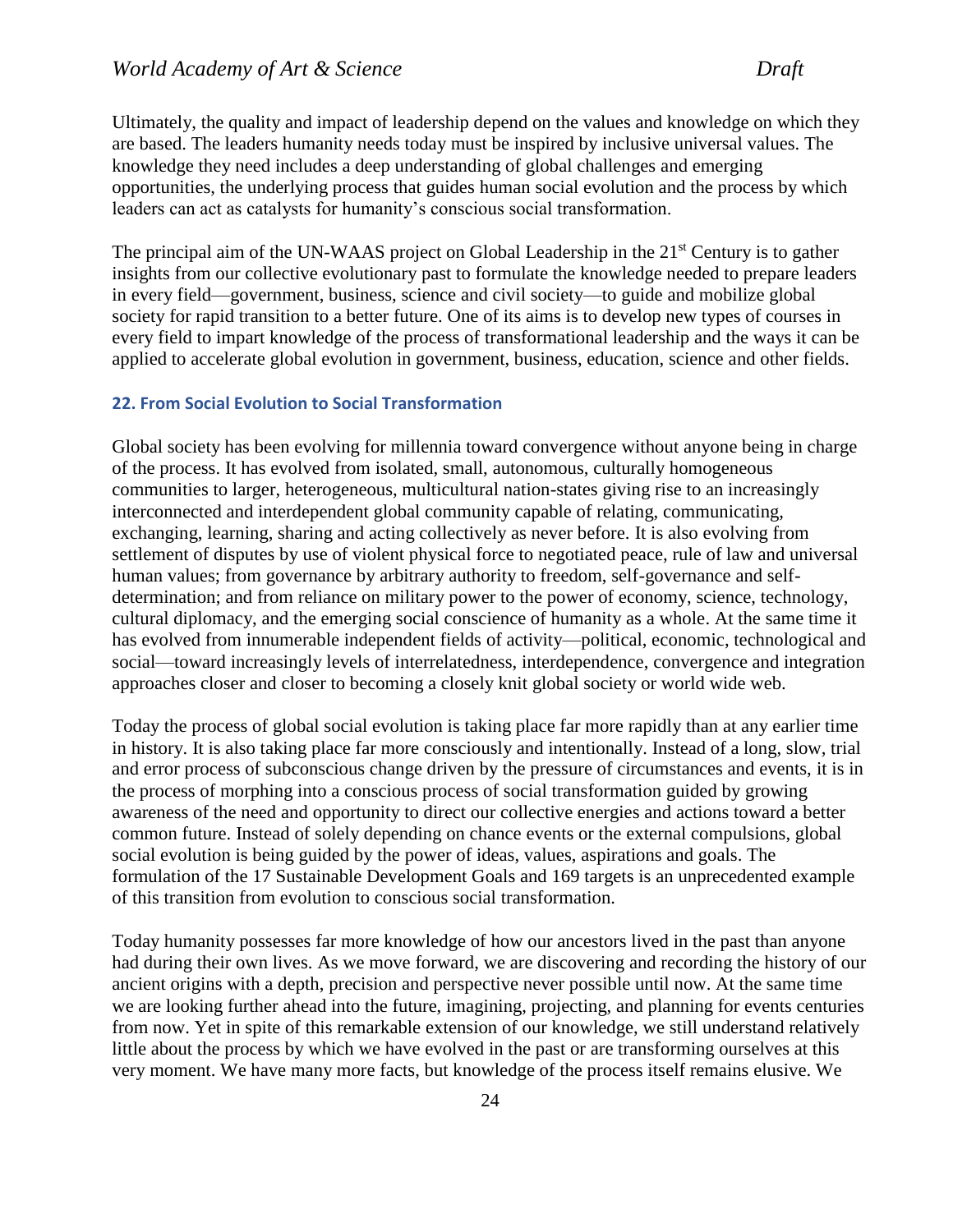have acquired the capacity to explain many things in retrospect, but have not yet developed a science of society which enables us to fully understand the process or course of our own future evolution.

The inadequacy of our knowledge is symbolized by the many instances in which social change has occurred with a speed and course of events that even the most perceptive observers did not anticipate, a phenomenon social scientists refer to as social tipping points. We know that the force of circumstances and events can build for long periods of time without fundamentally altering the status quo and then suddenly and unexpectedly undergo radical change when it was least anticipated, as it did during the period from 1989 to 1995. The sudden fall of the Berlin Wall, collapse of the USSR, dissolution of communist regimes in Eastern Europe, end of the Cold War, reunification of Germany and the radical reduction in nuclear weapons stockpiles are striking examples of our collective ignorance, but they are not the only ones. The birth and growth of the World Wide Web a mere half decade later took the world equally by surprise, as did the 2008 financial crisis, Brexit and the recent retreat from democracy, economic globalization and multilateralism. Many social scientists attribute our incapacity to foresee events to the increasing complexity of global society. Complex phenomena defy modeling and accurate prediction. Others attribute it to the increasingly rapid and unpredictable nature of technological innovation and dissemination. But regardless of the cause, the process still escapes our understanding.

This inability to see the approach of radical social transformations until they are already underway is both a source of insecurity and a source of promise. For it reminds us that no matter how immovable and all-powerful the obstacles to social evolution appear, they reflect only a limitation in our capacity to perceive the deeper forces that are reshaping society. Thus, none of the major European colonial powers imagined that in a few short years following the end of WWII, virtually all the old colonial empires of the world would be only memories. One of the most precious endowments of leadership is the capacity to aspire, believe in and envision that which contradicts the evidence of our senses and the prevailing status quo. The recent statements cited earlier in this report regarding the need for radical change in investment strategies and business purpose can be interpreted as early signals of further surprises to come.

In spite of our tenuous knowledge of tipping points, a study in the proceedings of the National Academy of Science suggests that we may well be approaching a positive social tipping dynamic in which global society finally acts rapidly and effectively to address the existential threat of climate change. Researchers examined six small changes which might precipitate larger cascading changes in a positive direction and in a way that could substantially reduce greenhouse gas emissions. They include interventions that would increase the financial returns of investment in clean energy systems by reducing fossil fuel subsidies and redirecting government support to clean energy systems; changes in building codes and construction practices on buildings and infrastructure projects which account for 20 of the current global emissions; divestment campaigns in fossil fuel intensive projects; rapid adoption of rooftop solar and electric vehicles as a result of changes in behavioral norms and values unleashed by social movements such as Fridays for the Future, Extinction Rebellion and the Green New Deal in USA; educational campaigns such as the one on cigarette smoking and vaping; and more effective tracking, monitoring and corporate disclosure of information related to carbon and climate more visible to consumers, business and government.<sup>16</sup>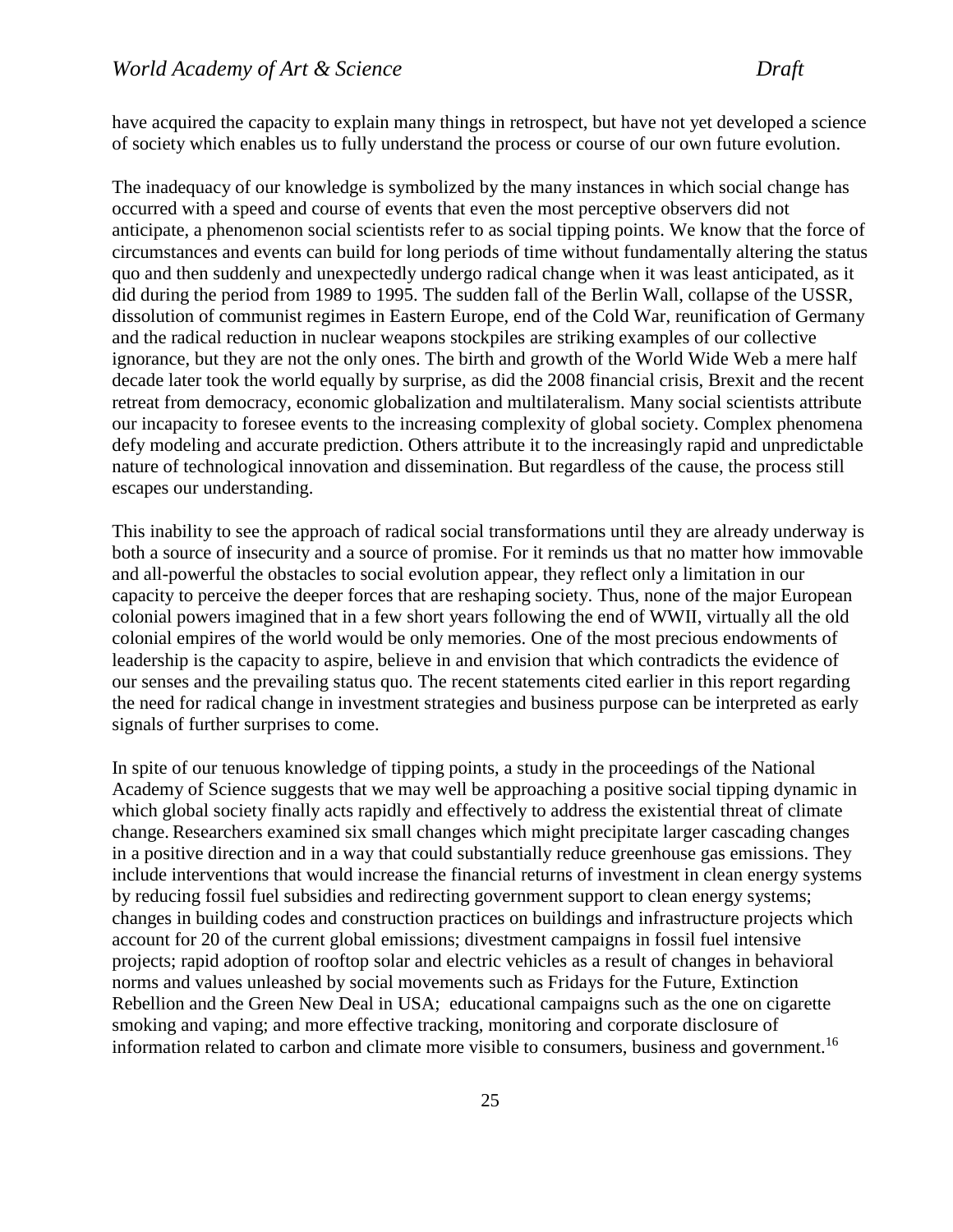This project on Global Leadership in the 21<sup>st</sup> century seeks to increase our understanding of the process of conscious social transformation and to enhance our perception of unrealized possibilities which are waiting to become actualities. It may not result in a mature science of society which humanity has yet to develop, but it can provide us with valuable insights into the process and many of the catalytic instruments available to us to foster it.

#### <span id="page-26-0"></span>**23. Leadership in Thinking**

Transformative leadership emanates from the formulation of new ideas and perspectives. The formulation of effective ideas depends on the kind of mental thought processes applied. Generating ideas with leadership potential depends on the way we think. All the challenges confronting global society today can be traced back to the inadequacy of the mental processes and premises on which prevailing ideas, theory, institutions, strategies, policies and actions are based.

This defect is common to virtually all disciplines and fields of knowledge and activity. It arises from the tendency of the human mind to divide reality into parts and then regard each part as if it exists as an independent whole and can be treated separately from all the other parts of which it is a constituent element. This process of mental analysis has proven to be an effective means for developing specialized scientific knowledge. But it has generated countless problems when it is applied to action in life. Knowledge can be divided, but life is always an integrated whole. Piecemeal disciplinary knowledge results in partial perspectives, fragmented policies and uncoordinated actions, which can only be partially compensated by efforts to construct complex mental models of reality. It has led to an artificial divide between subjects such as the division of economics from politics and ecology as if there can be an economy that does not take place within a policy-making and environmental context. It has led to a chasm between financial markets and the real economy, a division between technology development and human wellbeing, a fissure separating education from the needs of society, society from the environment, and many other mental obstructions to effective knowledge and action.

Effective global leadership starts with changing the way we think about the natural world we live in, human society, nation-states, communities and individual human beings. None exists independently of the others. The world is an inseparable whole. None of its component elements can be fully developed without reconciling and integrating its aims and objectives with that of the others. Global leadership requires a transdisciplinary perspective and cooperative spirit between the different fields of knowledge, a greater awareness of the whole of which each is only a part. It requires a paradigm shift in political, economic and business theory, economic and financial models, technology development and deployment strategies that seek to arrive at an integrated science of society.

Most of all it requires a fundamental change in education to correct the inherent bias toward analytic thinking which overlooks or fails to comprehend the wholeness, complex interdependencies, and deeper connectedness of the social and natural world which constitute the reality in which we live. It requires a shift in emphasis in science from analytic processes to validate new hypotheses to promote development of the creative, intuitive mental processes that lead to the original formulation of new ideas and hypotheses, which are the true source of all scientific discovery. The World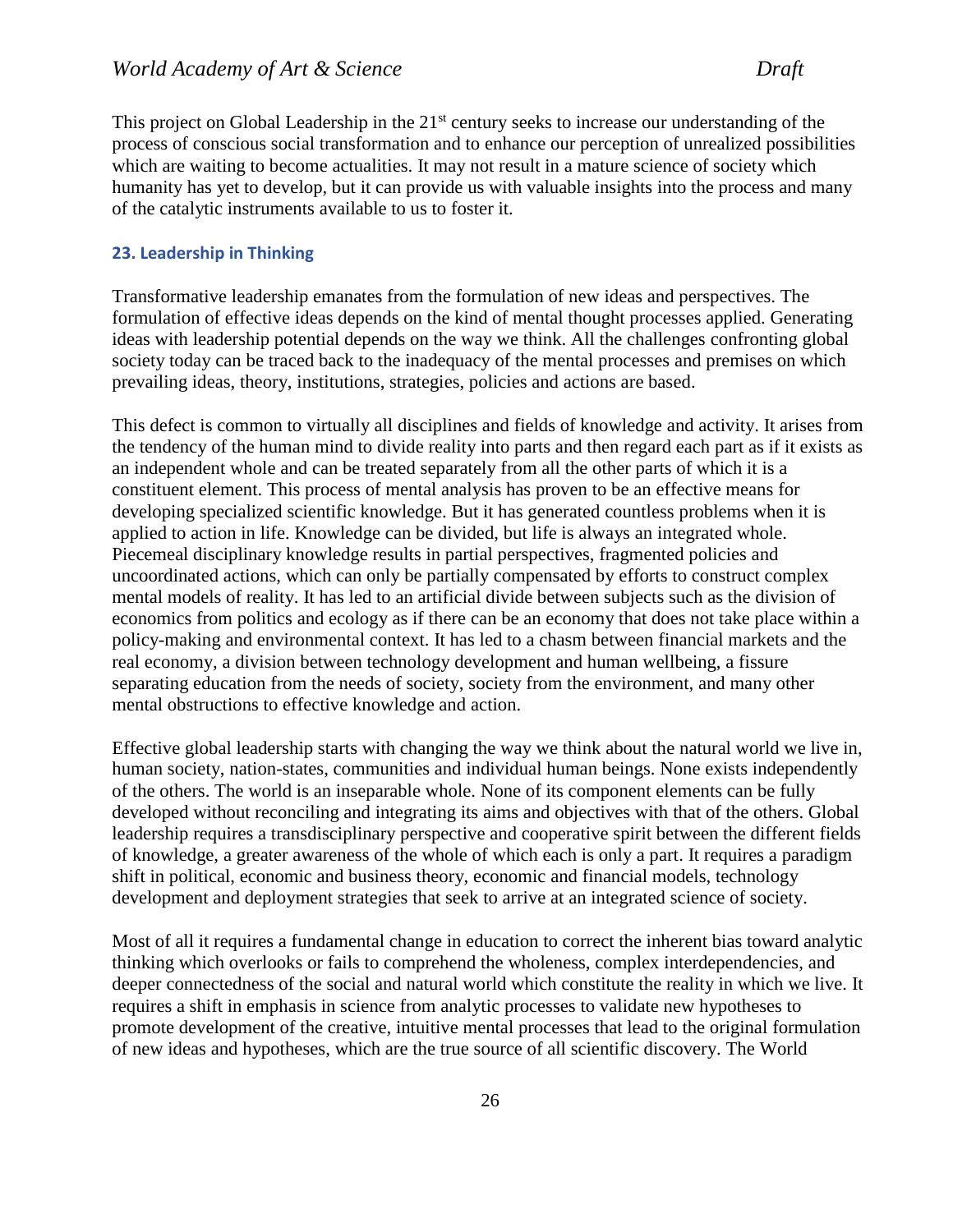Academy of Art and Science seeks to promote a paradigm shift in theoretical thinking as the basis for evolving effective real world solutions.

#### <span id="page-27-0"></span>**24. Leadership in Thought that Leads to Action**

At a time sixty years ago when international travel was limited, communication was slow, and the Cold War was just in the process of gaining momentum, The World Academy of Art & Science was founded by eminent scientists and intellectuals deeply concerned with the policy implications and social consequences of rapid advances in the development and application of science and technology. The founding members included a number who had been associated with the development of nuclear weapons, including Einstein, Oppenheimer and Rotblat, who lived to regret that the nuclear genii had ever been released. The development of the nuclear arms race led them to the inescapable conclusion that science could no longer remain a passive observer of how the creations of science impacted on human society. Science must accept responsibility for the consequences of its creation and ensure that it was in the service of humanity. Along the way the Academy adopted as its motto "Leadership in thought that leads to action."

The Royal Society founded in 1660 is the oldest national scientific institution in the world. Since then national academies of distinguished scientists have been founded in most of the countries of the world to promote science and its benefits, support and recognize excellence in science, provide scientific advice for policymaking, foster international and global co-operation, education and public engagement. During the  $20<sup>th</sup>$  century associations of national academies and scientific institutions were established, which are now represented by the International Science Council (ISC), the world's premier representative scientific organization uniting more than 140 national and regional academies together with research councils and 40 international scientific unions and associations. InterAcademy Panel was launched in 1993 and its successor InterAcademy Partnership (IAP) in 2016. The IAP includes also the former InterAcademy Medical Panel, InterAcademy Council and regional networks in Asia/Pacific, Europe, Americas, and Africa. IAP brings together more than 140 national and regional academies. The regional associations of academies in the Americas, Africa, Asia and Europe also constitute elements of the global network of scientific institutions. Today international associations of scientists are ubiquitous, but they still have a vital role to play in bridging the gap between science, society and human wellbeing.

[Examples of the leadership role of academies and networks of academies in effectively addressing global social challenges to be added to this section.]

# <span id="page-27-1"></span>**Acknowledgements & Endnotes**

The current version was edited by Garry Jacobs, Donato Kiniger-Passigli and Mila Popovich. It contains seminal contributions by WAAS Fellows Lloyd Etheredge, Hazel Henderson, and Frank Dixon, and from other sources. Subsequent drafts will include contributions by the conveners and members of the 14 working groups now conducting research for the Gl-21 Project.